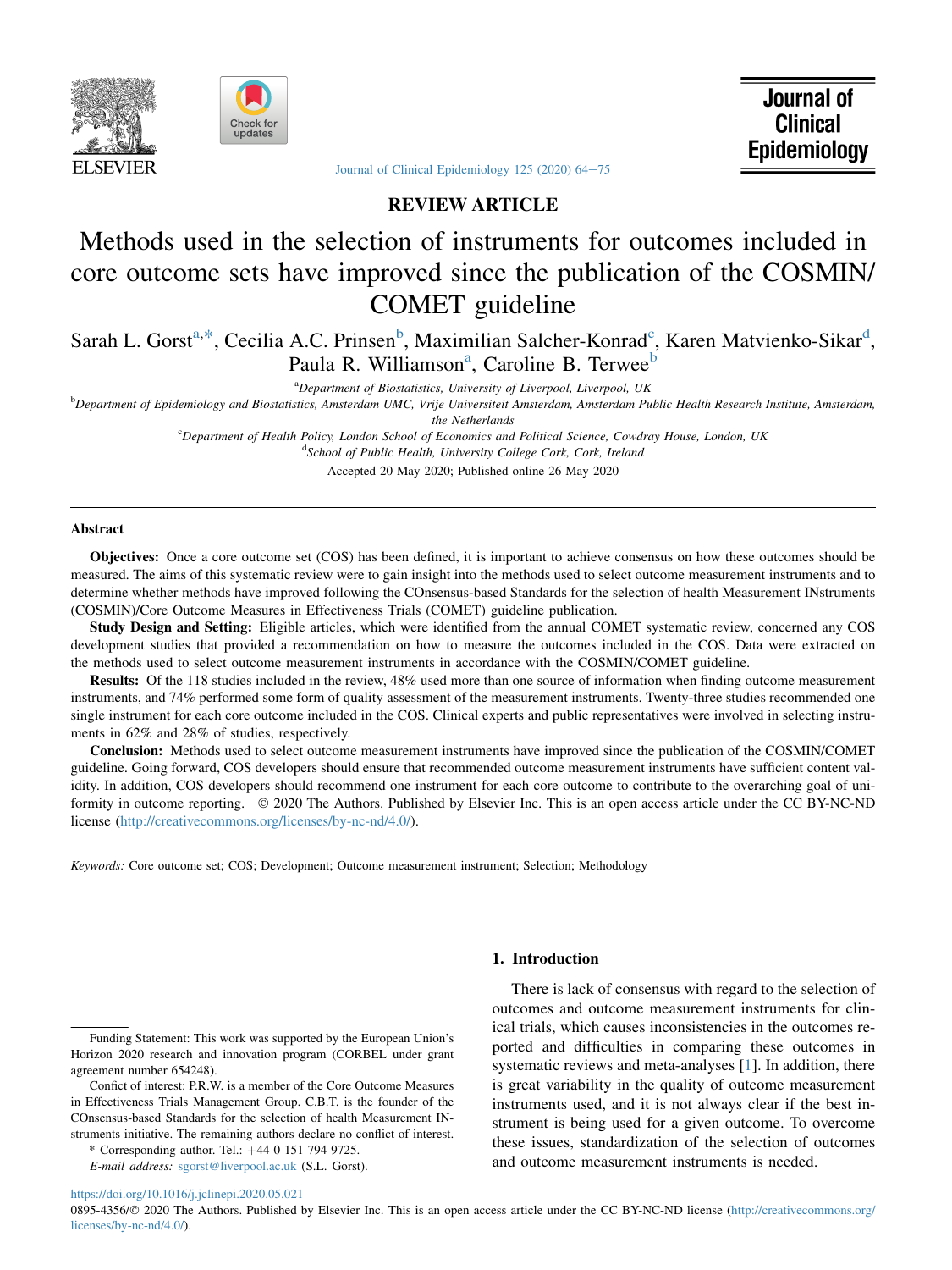## What is new?

## Key findings

- Methods used to select core outcome measurement instruments vary across studies, with many studies not meeting the recommended standards.
- Methods used to select outcome measurement instruments have improved since the publication of the COnsensus-based Standards for the selection of health Measurement INstruments/Core Outcome Measures in Effectiveness Trials guideline.

## What this adds to what was known?

- This is the first study to assess how the outcome measurement instruments recommended in existing core outcome sets have been selected and whether good practices are being followed.

# What is the implication and what should change now?

- Core outcome set developers need to make better use of the guidance available when agreeing on how to measure the outcomes included in core outcome sets.
- Developers need to ensure that outcome measurement instruments are of sufficient quality and especially have sufficient content validity.

The Core Outcome Measures in Effectiveness Trials (COMET) Initiative ([www.comet-initiative.org](http://www.comet-initiative.org)), launched in January 2010, aims to facilitate the development and application of agreed standardized sets of outcomes, also known as ''core outcome sets'' (COSs). A COS is an agreed minimum set of outcomes that should be measured and reported in all clinical trials of a specific disease or trial population (i.e., what to measure) [\[1](#page-8-0)]. Once the COS has been defined, it is then important to achieve consensus on how these outcomes should be measured (i.e., how to measure).

The COnsensus-based Standards for the selection of health Measurement INstruments (COSMIN) initiative [\(http://www.cosmin.nl/\)](http://www.cosmin.nl/) aims to improve the selection of outcome measurement instruments. (When using the term ''outcome measurement instruments,'' we are referring to any instruments, definitions, tools, procedures, etc., that are used to measure an outcome.) In 2016, COSMIN and COMET published a consensus-based guideline on how to select outcome measurement instruments for outcomes included in a COS [[2](#page-8-1)]. Among a large group of international stakeholders from 14 different countries, including clinicians, clinimetricians/psychometricians, epidemiologists, journal editors, physicians, researchers, and statisticians, consensus was obtained on methods for selecting outcome measurement instruments for outcomes included in a COS. COS developers are guided through the process of instrument selection in four consecutive steps: Step 1, conceptual considerations; Step 2, finding existing outcome measurement instruments; Step 3, quality assessment of outcome measurement instruments; and Step 4, recommendations on the selection of outcome measurement instruments. It is unknown, however, how the outcome measurement instruments recommended in existing COS have actually been selected by COS developers and whether good practices for COS development, as described in the COSMIN/COMET guideline are being followed.

The aims of this systematic review were to (1) gain insight into the methods used by COS developers for selecting core outcome measurement instruments and (2) determine whether the methods have improved following the 2016 publication of the COSMIN/COMET guideline. It is hypothesized that the quality of the methods used to select the core outcome measurement instruments varies considerably, and it is therefore anticipated that there will be considerable room for improvement in COS development with regard to instrument selection. However, there are expected to be improvements in the methods used in studies that have been published from 2017 onward.

#### 2. Methods

## 2.1. Eligibility criteria

Eligible articles concern COS development studies that provide recommendations on what and how to measure, either done together in one study or done in two separate stages (i.e., two or more studies). We included all COS studies, identified from the original COMET systematic review and annual updates  $[3-8]$  $[3-8]$  $[3-8]$  $[3-8]$  $[3-8]$ , that provided a recommendation on the instruments to measure the outcomes included in the COS. COS development studies that only provide a recommendation on what to measure, but do not consider how to measure, and studies that discuss how to measure the outcomes but do not give a recommendation were excluded.

# 2.2. Literature search

The search strategy for identifying eligible COS development studies has been described elsewhere in detail  $[3-8]$  $[3-8]$  $[3-8]$ . In brief, a comprehensive search strategy to identify studies that aimed to define COS in any disease area was first developed in 2013 [\[3](#page-8-2)] (see [Appendix A](#page-11-0) for full search strategy). Database searches were repeated in 2015 [\[4](#page-8-3)], 2016 [\[5](#page-8-4)], 2017 [\[6](#page-8-5)], 2018 [[7\]](#page-8-6), and 2019 [\[8](#page-8-7)].

#### 2.3. Data extraction

Four sets of reviewers (C.A.C.P.-S.L.G., S.L.G.-M.S.-K, M.S.-K-C.A.C.P., and S.L.G.-K.M.-S.) independently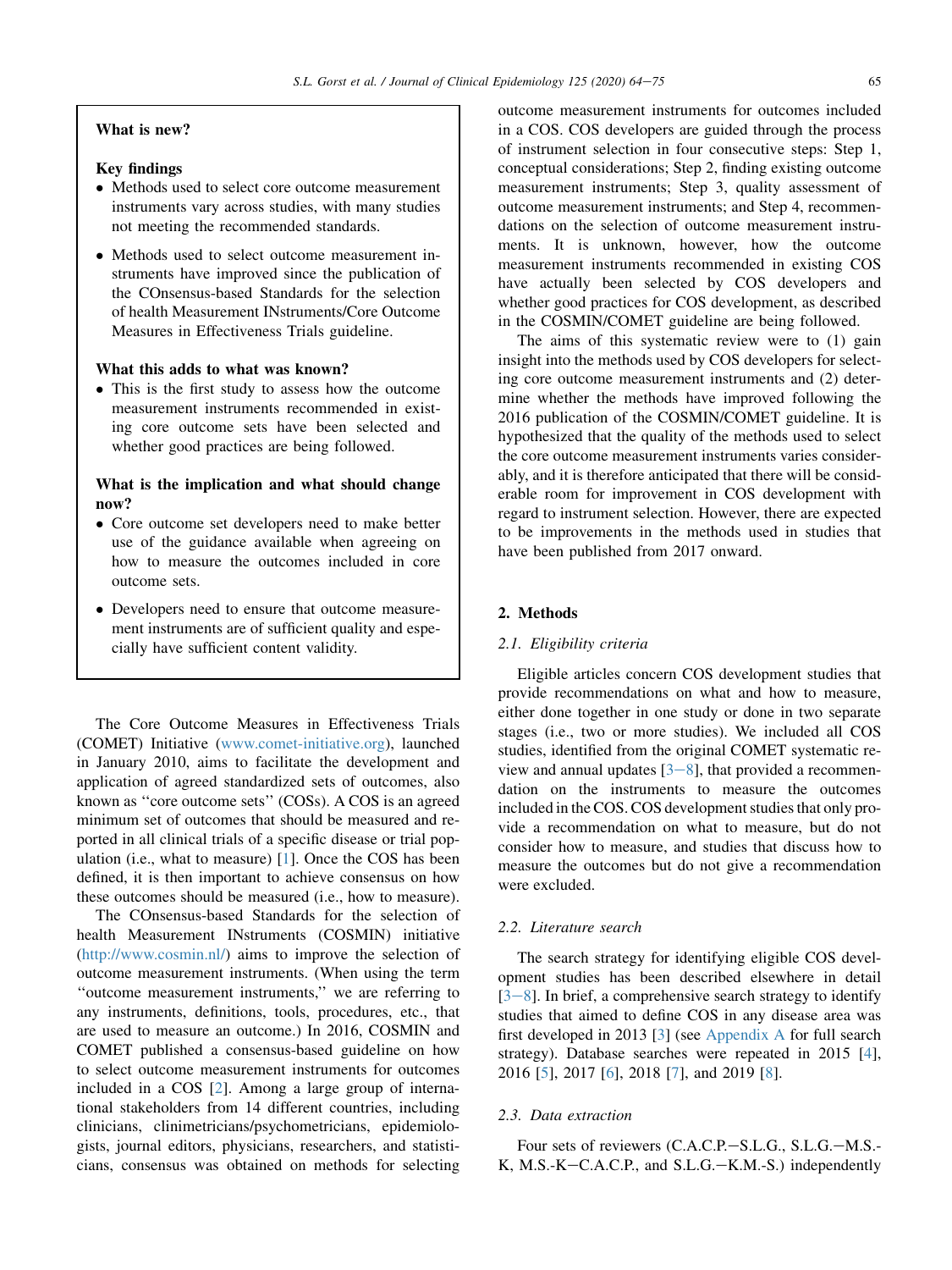extracted data on descriptive information for each identified COS, including the target population, disease area, and the (number of) outcomes. Data have been extracted in accordance with the COSMIN/COMET guideline (see flowchart in [Appendix B\)](#page-11-0). Methods used to select instruments for the COS have been extracted, including the approach taken to identify existing instruments, the evaluation of the quality and feasibility of instruments, the number of instruments recommended for use, arguments used for selecting instruments other than quality criteria (measurement properties), recommendations for additional research on instruments, and whether any guidance for instrument selection, including the COSMIN/COMET guideline, was followed (see [Appendix C\)](#page-11-0). To ensure consistency in data extraction, the data extraction form was pilot tested for a set of five studies, and the extracted data were compared before extracting data for the remaining studies. Discrepancies in data extraction between pairs of reviewers were sought to be resolved by discussion with the third reviewer, and consensus was reached.

To improve the quality of our data, first authors of the included studies were contacted in person by email to verify the data extracted from their studies, and they were asked to provide additional information that might be missing. In case the email could not be delivered, the last author of that particular study was contacted by email. References of the included papers were also checked to identify any other relevant articles on instrument selection for COS.

## 3. Results

A total of 163 articles describing 118 COS development studies were included in the review. A flow diagram of the article and abstract selection process is provided in [Fig. 1,](#page-2-0) guided by Preferred Reporting Items for Systematic Reviews and Meta-Analyses [\[9](#page-8-8)].

Details on COS development studies (e.g., target population, disease area) can be found in [Appendix D.](#page-11-0) In summary, COSs were developed in a variety of geographical locations, including Asia, Canada, Europe, New Zealand,

<span id="page-2-0"></span>

**Fig. 1.** Preferred Reporting Items for Systematic Reviews and Meta-Analyses flowchart of identification of eligible studies from the Core Outcome Measures in Effectiveness Trials database.

South Africa, South America, and the United States. All COSs were developed in the English language. The number of core outcomes included in the COS varied between 2 [\[10](#page-8-9),[11\]](#page-8-10) and 26 [[12\]](#page-8-11). Following the COMET classifications [\[13](#page-8-12)], COS were developed in 24 different disease areas, mostly neurology  $(n = 19$  studies), rheumatology  $(n = 14)$ , heart and circulation  $(n = 13)$ , and orthopedics and trauma ( $n = 11$ ). In 36 studies, the COS were developed for adults; in 17 studies for children and in 20 studies for both adults and children. In 45 studies (38%), the age group for which the COS was developed was not specified. Of the 118 studies, 23 studies reported on core outcomes for different subgroups of patients, such as age groups  $[14-16]$  $[14-16]$  $[14-16]$ , acute or chronic conditions  $[17]$  $[17]$ , disease severity [\[18](#page-8-15),[19\]](#page-8-16), type of study (e.g., prevention trials vs. intervention trials  $[20,21]$  $[20,21]$  $[20,21]$  $[20,21]$  or phase I-II vs. phase III clinical trials  $[15]$  $[15]$ ; for acute vs. long-term treatment  $[22]$  $[22]$  or acute treatment vs. prophylaxis  $[23-25]$  $[23-25]$  $[23-25]$ ; for different diseases/conditions  $[16,26-32]$  $[16,26-32]$  $[16,26-32]$  $[16,26-32]$  $[16,26-32]$  $[16,26-32]$ ; or for different settings  $[33,34]$  $[33,34]$  $[33,34]$ .

# 3.1. Methods used in the selection of instruments for COS

With regard to COS development, 87 of 118 COS studies used a single process to identify the core outcomes as well the instruments recommended to measure these outcomes; whereas 31 studies used a two-stage process that involved first agreeing on ''what to measure'' (select core outcomes) before moving onto the ''how to measure'' (recommend instruments).

#### 3.1.1. Finding existing outcome measurement instruments

It is recommended that COS developers aim for finding all existing outcome measurement instruments. Multiple sources of information can be used to find instruments: (1) performing a systematic review, including a search in MEDLINE (and EMBASE); (2) use existing review(s); (3) reference lists; (4) expert opinion; or (5) other sources of information, such as online databases, book (chapters), or conference proceedings [\[2](#page-8-1)]. Of the 118 included studies, 21 studies (18%) used three or more sources of information when finding existing outcome measurement instruments, and 36 studies (30%) used two sources of information. Sixty-one studies (52%) used only one source of information when finding existing outcome measurement instruments, with 39 of 61 studies accessing expert opinion only. Of the 118 studies, 52 studies (44%) performed a systematic review; 19 studies (16%) used an existing review; seven studies (6%) searched reference lists; 49 studies (42%) accessed expert opinion; and 15 studies (13%) used other sources of information, mostly instruments used in clinical trials.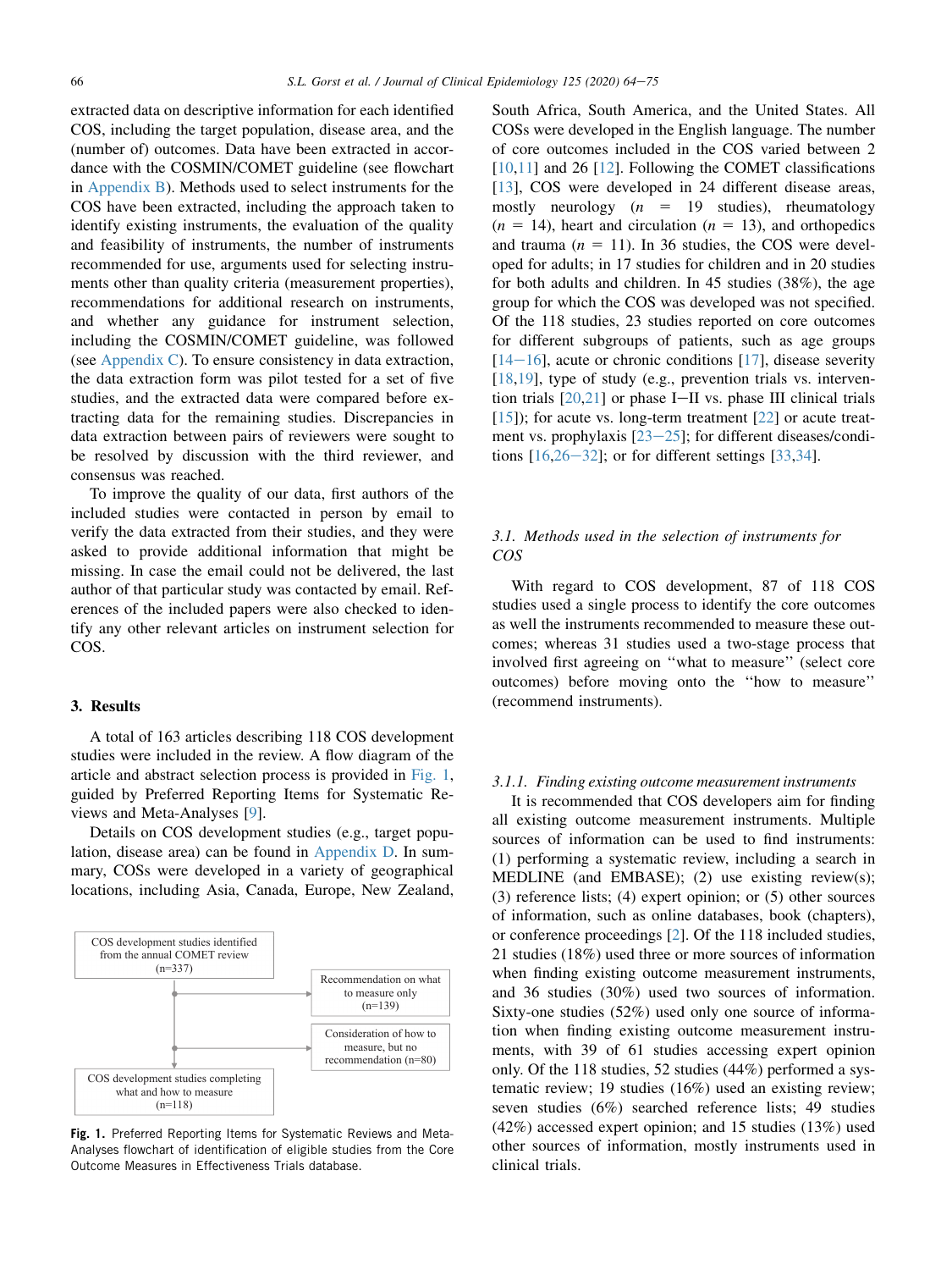## 3.1.2. Quality assessment of outcome measurement instruments

COS developers should base their recommendations for outcome measurement instruments on (1) the quality of the existing outcome measurement instruments, that is, their measurement properties (including an evaluation of the quality of the validation studies), and (2) the feasibility aspects of the outcome measurement instruments [[2\]](#page-8-1).

3.1.2.1. Measurement properties. It is recommended that evidence on the measurement properties of outcome measurement instruments should be available in the target population. The quality of instruments is determined in studies on measurement properties, which should be of high methodological quality. Of the 118 studies, six studies (5%)  $[35-40]$  $[35-40]$  $[35-40]$  considered both the results of the measurement properties of the outcome measurement instruments and the quality of studies on these measurement properties. However, in three of these studies [\[35](#page-9-7),[36](#page-9-8)[,38](#page-9-9)], it remains unclear whether a best evidence synthesis was performed. COS developers of 23 of 118 studies (20%) only considered the results of the measurement properties of the included outcome measurement instruments but did not consider the quality of the studies on these measurement properties. In 58 of 118 studies (49%), COS developers referred to quality criteria of outcome measurement instruments; however, there was no mention of any formal assessment of whether the instruments met these criteria. COS developers of 31 of 118 studies (26%) did not take the quality of the outcome measurement instruments into account when making their recommendations.

3.1.2.2. Feasibility. Of the 118 studies, 74 studies (63%) have taken feasibility aspects into consideration in the selection of instruments for the COS, such as availability of the instrument, cost of an instrument, ease of administration, and length of an instrument. In 44 studies (37%), there was no indication that feasibility was taken into consideration in the selection of instruments for the COS.

# 3.1.3. Recommendations on the selection of outcome measurement instruments

It is advised to recommend only one outcome measurement instrument for each core outcome per subdomain/subpopulation in the COS, as this will serve the ultimate goal of standardization of outcome reporting [\[2](#page-8-1)]. Of the 118 studies, only 11 studies (9%) recommended one single instrument for each core outcome included in the COS  $[12,38,39,41-48]$  $[12,38,39,41-48]$  $[12,38,39,41-48]$  $[12,38,39,41-48]$  $[12,38,39,41-48]$  $[12,38,39,41-48]$  $[12,38,39,41-48]$  $[12,38,39,41-48]$  $[12,38,39,41-48]$ . In seven of these 11 studies, one instrument was selected for each core outcome (range:  $4-26$ ) in the COS [\[12](#page-8-11),[38,](#page-9-9)[41](#page-9-11),[43,](#page-9-12)[44](#page-9-13),[47,](#page-9-14)[48\]](#page-9-15). In three studies, one instrument was recommended for each core outcome or for each subpopulation (i.e., children and adolescents; range of core outcomes:  $4-10$ )  $[42,45,46]$  $[42,45,46]$  $[42,45,46]$  $[42,45,46]$  $[42,45,46]$ . In one study, one instrument was recommended for each of the four core outcomes, with two alternative instruments recommended for two of the outcomes because they were free of charge [\[39](#page-9-10)]. In 12 of the 118 studies (10%), one single instrument was recommended for each core outcome other than those for which no outcome measurement instrument could be recommended (range of core outcomes with instrument recommended:  $1-17$ )  $[21,37,49-58]$  $[21,37,49-58]$  $[21,37,49-58]$  $[21,37,49-58]$  $[21,37,49-58]$  $[21,37,49-58]$ . Twelve of the 118 studies (10%) recommended one instrument for all included core outcomes except one (range included core outcomes:  $3-15$ ) [ $25,35,40,59-67$  $25,35,40,59-67$  $25,35,40,59-67$  $25,35,40,59-67$  $25,35,40,59-67$  $25,35,40,59-67$  $25,35,40,59-67$ ]. Another seven studies (6%) recommended multiple instruments for all core outcomes included in the COS  $[19,36,68-72]$  $[19,36,68-72]$  $[19,36,68-72]$  $[19,36,68-72]$  $[19,36,68-72]$  $[19,36,68-72]$  $[19,36,68-72]$  $[19,36,68-72]$ . In 76 of 118 studies (64%), a combination of recommendations was used in the selection of instruments for each core outcome included in the COS (i.e., for some outcomes, one instrument was recommended; for some outcomes, multiple instruments were recommended, either for the entire group or for different subgroups; and for some outcomes, no instrument was recommended).

#### 3.1.4. Consensus procedure used to reach agreement

It is recommended that COS developers use a consensus procedure to get final agreement on the selected instruments included in the COS [[2\]](#page-8-1). In 80 of 118 studies (68%), a consensus procedure was used. In 30 of 80 studies, it was unclear and not specified how consensus was obtained. In 8 of 80 studies, COS developers used a Delphi technique to reach consensus on the selection of core instruments  $[12,43,48,64,73-76]$  $[12,43,48,64,73-76]$  $[12,43,48,64,73-76]$  $[12,43,48,64,73-76]$  $[12,43,48,64,73-76]$  $[12,43,48,64,73-76]$  $[12,43,48,64,73-76]$  $[12,43,48,64,73-76]$  $[12,43,48,64,73-76]$ . Six of the 80 studies were guided by the Outcome Measures in Rheumatology (OMERACT) consensus and validation process, which involved participants voting and then breaking out into groups to review and discuss domains and instruments [\[39](#page-9-10),[40,](#page-9-22)[63](#page-10-4),[72,](#page-10-5)[77](#page-10-6),[78\]](#page-10-7). In 36 of 80 studies, COS developers conducted a consensus meeting, including various methods, to reach consensus on the core instruments. Consensus methods used at the meetings included presentations, nominal group techniques, group discussions, consensus workshops, breakout sessions, and voting. In 38 of 118 studies (32%), no consensus procedure was used to agree on the instruments included in the COS, and recommendations were formulated by the COS developers.

# 3.1.5. Stakeholders involved in the selection of outcome measurement instruments

Of the 118 studies, the following stakeholders were involved in the selection of outcome measurement instruments: clinical experts  $(n = 73)$ , nonclinical researchers  $(n = 39)$ , patients and/or public representatives  $(n = 33)$ , regulatory authorities ( $n = 20$ ), and industry representatives ( $n = 17$ ). An additional 43 studies did not provide any details about the stakeholders involved in selecting the outcome measurement instruments. [Table 1](#page-4-0) displays the different stakeholder combinations across the 118 studies.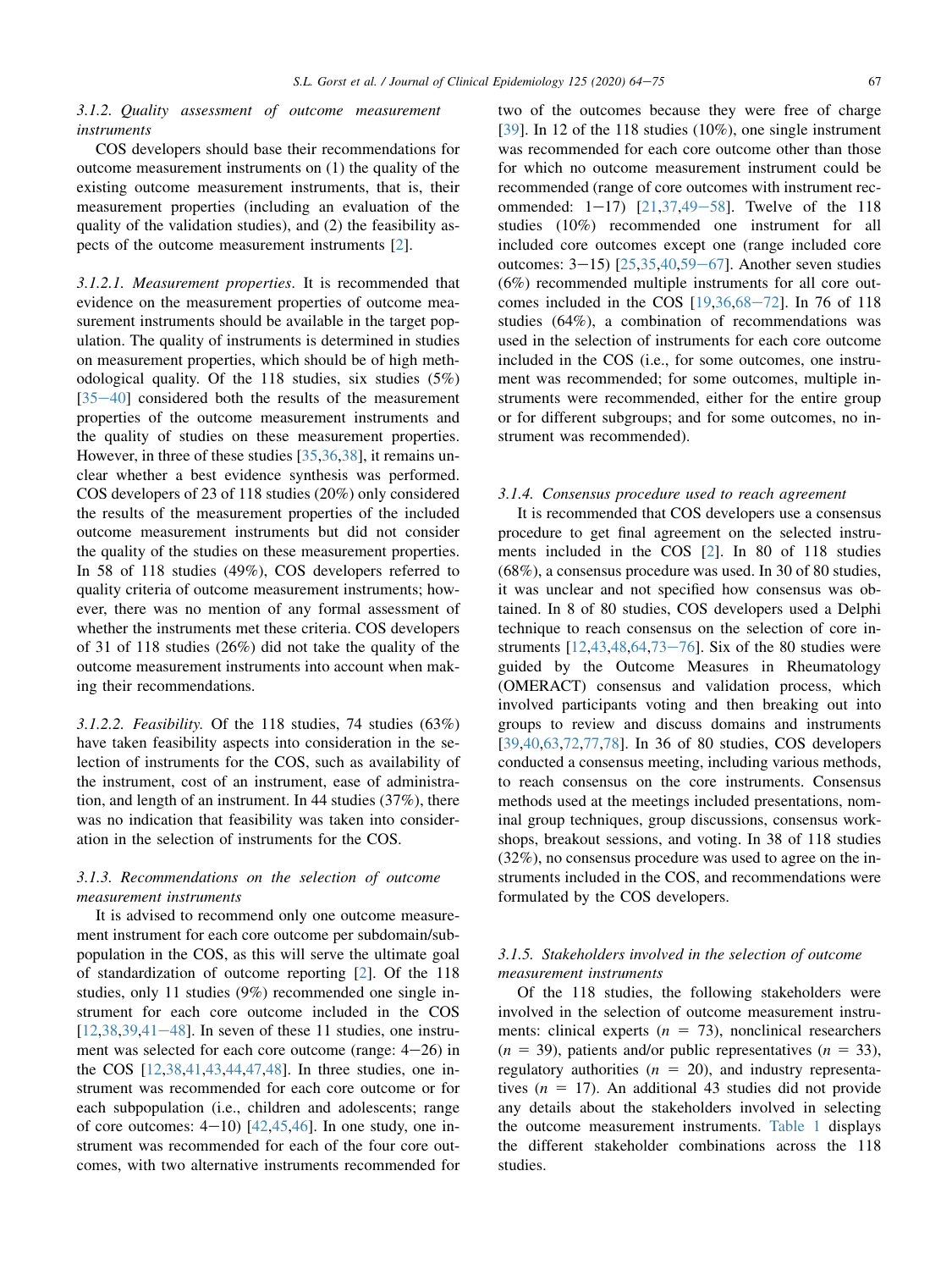<span id="page-4-0"></span>**Table 1.** Number of studies involving each stakeholder group combination

| <b>Stakeholder groups</b>                                                                                       | $n$ (%) |
|-----------------------------------------------------------------------------------------------------------------|---------|
| Clinical experts                                                                                                | 19 (16) |
| Clinical experts, public representatives,<br>and nonclinical research experts                                   | 11(9)   |
| Clinical experts and nonclinical research<br>experts                                                            | 8(7)    |
| Clinical experts and public<br>representatives                                                                  | 7(6)    |
| Clinical experts, public representatives,<br>nonclinical research experts, and<br>industry experts              | 6(5)    |
| Clinical experts, public representatives,<br>nonclinical research experts,<br>authorities, and industry experts | 4(3)    |
| Clinical experts, public representatives,<br>nonclinical research experts, and<br>authorities                   | 3(3)    |
| Clinical experts, nonclinical research<br>experts, and authorities                                              | 3(3)    |
| Clinical experts, authorities, and industry<br>experts                                                          | 3(3)    |
| Clinical experts, public representatives,<br>and authorities                                                    | 2(2)    |
| Clinical experts and authorities                                                                                | 2(2)    |
| Clinical experts and other                                                                                      | 2(2)    |
| Clinical experts, nonclinical research<br>experts, authorities, and industry<br>experts                         | 2(2)    |
| Clinical experts and industry experts                                                                           | 1(1)    |
| Nonclinical research experts, authorities,<br>and industry experts                                              | 1(1)    |
| Nonclinical research experts                                                                                    | 1(1)    |
| No details provided                                                                                             | 43 (36) |

## 3.1.6. Guidance on instrument selection

In 35 of 118 studies (30%), published guidance for instrument selection was used. Most studies  $(n = 13)$  used the OMERACT guidance [[79](#page-10-8)], whereas other studies used the Grading of Recommendations, Assessment, and Evaluation approach [[16](#page-8-18),[80\]](#page-10-9); Initiative on Methods, Measurement, and Pain Assessment in Clinical Trials recommendations [\[81](#page-10-10),[82](#page-10-11)]; World Health Organization-International Classification of Functioning, Disability and Health framework [\[83](#page-10-12)[,84](#page-10-13)]; European League Against Rheumatism operating procedures [\[85](#page-10-14)]; and International Consortium for Health Outcomes Measurement framework [[12,](#page-8-11)[48](#page-9-15)[,64\]](#page-10-2). Four studies used the COS-MIN/COMET guideline [\[39](#page-9-10),[40](#page-9-22),[76,](#page-10-15)[84\]](#page-10-13), and a fifth study [\[37\]](#page-9-19) used the COSMIN standards for the selection of health status measurement instruments [[86](#page-10-16)]. Eleven studies  $[11, 17, 32, 36, 87-93]$  $[11, 17, 32, 36, 87-93]$  $[11, 17, 32, 36, 87-93]$  $[11, 17, 32, 36, 87-93]$  $[11, 17, 32, 36, 87-93]$  $[11, 17, 32, 36, 87-93]$  $[11, 17, 32, 36, 87-93]$  $[11, 17, 32, 36, 87-93]$  $[11, 17, 32, 36, 87-93]$  $[11, 17, 32, 36, 87-93]$  referred to other guidance, for example, guidelines from European Crohn's and Colitis Organisation guidelines committee; guidance by Physical Rehabilitation Outcomes Measures, published by the Canadian Physiotherapy Association; previous work by Hudak et al. [[94](#page-11-2)] or

Dworkin et al. [\[95](#page-11-3)]; other consensus guidelines  $[96-101]$  $[96-101]$  $[96-101]$  $[96-101]$ ; the Harmonizing Outcome Measures for Eczema (HOME) roadmap [\[102](#page-11-5)]; the framework for the selection of clinical trial indices proposed by Tugwell and Bombardier [\[103](#page-11-6)]; and guidance from a qualitative evaluation of measures for psychosocial intervention in dementia care. No guidance was used in 43 of 118 studies (37%), whereas in 40 of 118 studies (34%), it remains unclear whether any form of guidance was used.

# 3.1.7. Recommendations for additional research on instruments

In 55 of 118 studies (47%), recommendations were made for additional validation studies ( $n = 31$ ) or development of new instruments  $(n = 24)$ .

# 3.2. Differences between studies published before and after the publication of the COSMIN/COMET guideline

Of the 118 studies included in this review, 92 studies (78%) were published before the publication of the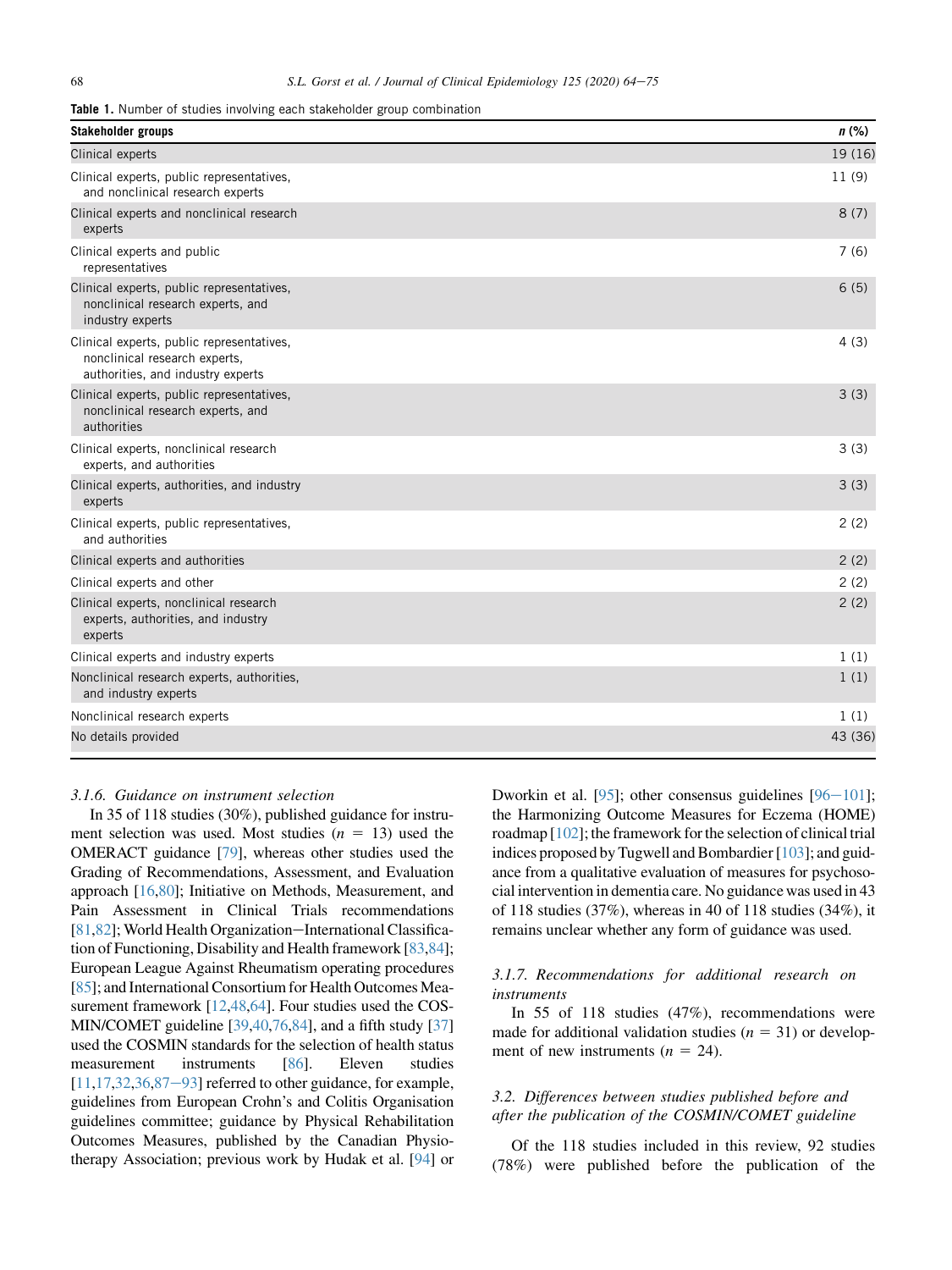COSMIN/COMET guideline, and 26 studies (22%) were published after its publication. [Table 2](#page-6-0) provides a comparison of the methods used in studies published before and after the publication of the COSMIN/COMET guideline. Studies published after the publication of the COSMIN/ COMET guideline were more likely to base their recommendations on the quality of the outcome measurement instruments, with 8 of 26 studies (31%) considering the evaluation of the measurement properties of the instruments and a further 4 of 26 studies (15%) considering both the quality of the measurement properties of the outcome measurement instruments and the quality of studies on measurement properties. In addition, these studies were also more likely to comply with the COSMIN/COMET recommendations on the selection of outcome measurement instruments, with 11 of 26 studies (42%) recommending one single instrument for each core outcome included in the COS, for which a recommendation could be made, and a further 6 of 26 studies (23%) recommending one instrument for all included core outcomes except one. The inclusion of stakeholders across all groups increased in the postguideline studies, with the biggest increase being the inclusion of patients and/or public representatives, which increased from 20% to 58%. There was also a 31% decrease in the number of studies that did not provide any details about stakeholder involvement. Regarding the use of guidance, 12 of 26 studies (46%) published following the COSMIN/COMET guideline used available guidance for instrument selection, with 5 of 26 studies (19%) specifically using the COSMIN/COMET guideline or other COSMIN guidance.

## 4. Discussion

We identified 118 COS development studies that provided recommendations for how to measure the outcomes included in a COS. Reviewing these studies has enabled us to gain insight into the methods used by COS developers to select outcome measurement instruments. After the publication of the COSMIN/COMET guideline, there has been an improvement in the methods used, specifically in relation to quality assessment, recommendations on the selection of instruments, stakeholder involvement, and the use of published guidance.

# 4.1. Finding all existing instruments

COS developers should make better use of the literature to inform their instrument selection process. Relying solely on expert opinion to find existing outcome measurement instruments, as 33% of studies did in the current review, may result in only the most commonly used instruments or those that are favored by clinicians, being considered. To assist developers in identifying instruments, COSMIN maintains a database of systematic reviews of outcome measurement instruments [[104\]](#page-11-7). The ''COSMIN guideline for systematic reviews of patient-reported outcome measures'' [[105\]](#page-11-8) can be used for performing a comprehensive literature search or full systematic review to find all available instruments if a good-quality systematic review is not available.

#### 4.2. Quality assessment of instruments

COS developers should take both the quality of the studies on measurement properties and the results of the measurement properties of the outcome measurement instruments into account in their recommendations. This will ensure that the most reliable and valid outcome measurement instruments are selected. However, only 10 of the COS development studies included in this review considered both aspects. To assist in the assessment of the quality of the studies, COSMIN has developed a risk of bias checklist for use in systematic reviews of patient-reported outcome measures (PROMs) to assess the risk of bias of studies on measurement properties [[106\]](#page-11-9). COSMIN has also proposed quality criteria for measurement properties of health status questionnaires to assist COS developers in assessing the quality of identified instruments [\[106](#page-11-9)].

In contrast to the assessment of measurement properties, the feasibility of the identified instruments was generally taken into consideration in the selection of outcome measurement instruments. We expect that the number of studies considering these feasibility aspects will continue to remain high, after the publication of the COSMIN/COMET guideline in 2016 [[2\]](#page-8-1).

# 4.3. Generic recommendations on the selection of outcome measurement instruments

COS developers should try to recommend only a single instrument for each individual outcome included in a COS, to contribute to the overarching goal of uniformity in outcome reporting, and to enhance the comparability of clinical trials. Exceptions can, however, be made for subpopulations, such as children and adults, and different instruments may be necessary for the different age groups.

COS stakeholder groups should include more representative stakeholders, including patients, when agreeing on the most appropriate outcome measurement instruments. Most COS stakeholder groups comprised clinical experts, whereas public representatives were involved in less than one-third of studies. This is concerning, as it suggests that the outcome measures recommended may not be those that public representatives deem to be most appropriate. Patients are increasingly being included in selecting the outcomes for inclusion in COS, with 92% of ongoing COS development studies in the COMET database planning to include some degree of patient input [\[107](#page-11-10)]. However, patients and/or public representatives were only included in the selection of outcome measurement instruments in 28% of COS studies.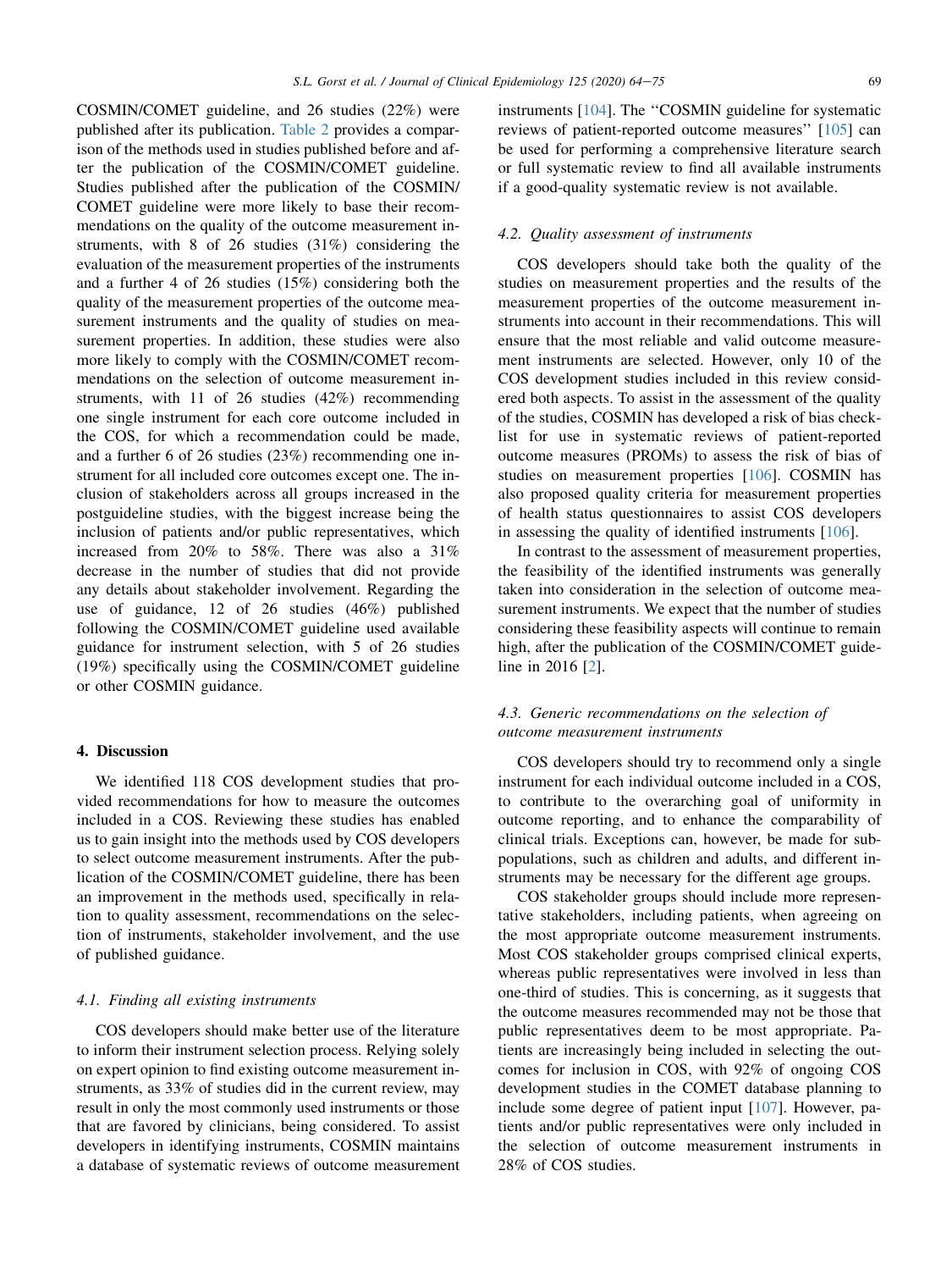<span id="page-6-0"></span>

| Table 2. Methods used in studies published before and after the publication of the COSMIN/COMET guideline |  |  |  |  |
|-----------------------------------------------------------------------------------------------------------|--|--|--|--|
|-----------------------------------------------------------------------------------------------------------|--|--|--|--|

| <b>COSMIN/COMET Guideline Task</b>                                                                                                                                   | Preguideline, n/N (%) | Postguideline, n/N (%) |
|----------------------------------------------------------------------------------------------------------------------------------------------------------------------|-----------------------|------------------------|
| Finding existing outcome measurement<br>instruments                                                                                                                  |                       |                        |
| Used three or more sources to find<br>existing outcome measurement<br>instruments                                                                                    | 16/92 (17)            | 5/26(19)               |
| Used two sources to find existing<br>outcome measurement instruments                                                                                                 | 30/92 (33)            | 6/26(23)               |
| Used one source to find existing<br>outcome measurement instruments                                                                                                  | 46/92 (50)            | 15/26 (58)             |
| Quality assessment of outcome<br>measurement instruments                                                                                                             |                       |                        |
| (a) Measurement properties                                                                                                                                           |                       |                        |
| Considered both the quality of the<br>measurement properties of the<br>outcome measurement<br>instruments and the quality of<br>studies on measurement<br>properties | 2/92(2)               | 4/26(15)               |
| Considered the evaluation of the<br>measurement properties of the<br>included outcome measurement<br>instruments                                                     | 15/92 (16)            | 8/26 (31)              |
| Referred to quality criteria but no<br>formal assessment                                                                                                             | 52/92 (57)            | 6/26(23)               |
| Quality of outcome measurement<br>instruments not taken into account                                                                                                 | 23/92 (25)            | 8/26 (31)              |
| (b) Feasibility                                                                                                                                                      |                       |                        |
| Feasibility aspects taken into<br>consideration                                                                                                                      | 59/92 (64)            | 15/26 (58)             |
| Recommendations on the selection of<br>outcome measurement instruments                                                                                               |                       |                        |
| One single instrument for each core<br>outcome                                                                                                                       | 3/92(2)               | 8/26 (31)              |
| One single instrument for each core<br>outcome where a recommendation<br>could be made                                                                               | 9/92(10)              | 3/26(12)               |
| One instrument for all included core<br>outcomes except one                                                                                                          | 6/92(7)               | 6/26(23)               |
| Multiple instruments for all core<br>outcomes                                                                                                                        | 7/92(8)               | 0/26(0)                |
| Combination of recommendations for<br>each core outcome                                                                                                              | 67/92 (73)            | 9/26(35)               |
| Consensus procedure used to reach<br>agreement                                                                                                                       |                       |                        |
| Used consensus procedure to get final<br>agreement on the selected<br>instruments                                                                                    | 62/92 (67)            | 18/26 (69)             |
| Specified details of the consensus<br>procedure                                                                                                                      | 35/62 (56)            | 15/18 (83)             |
| Stakeholders involved in the selection of<br>outcome measurement instruments                                                                                         |                       |                        |
| Clinical experts                                                                                                                                                     | 50/92 (54)            | 23/26(88)              |
| Patients and/or public representatives                                                                                                                               | 18/92 (20)            | 15/26 (58)             |
| Nonclinical researchers                                                                                                                                              | 26/92 (28)            | 13/26 (50)             |
| Regulatory authorities                                                                                                                                               | 15/92 (16)            | 5/26(19)               |
| Industry representatives                                                                                                                                             | 13/92 (14)            | 4/26(15)               |

(Continued)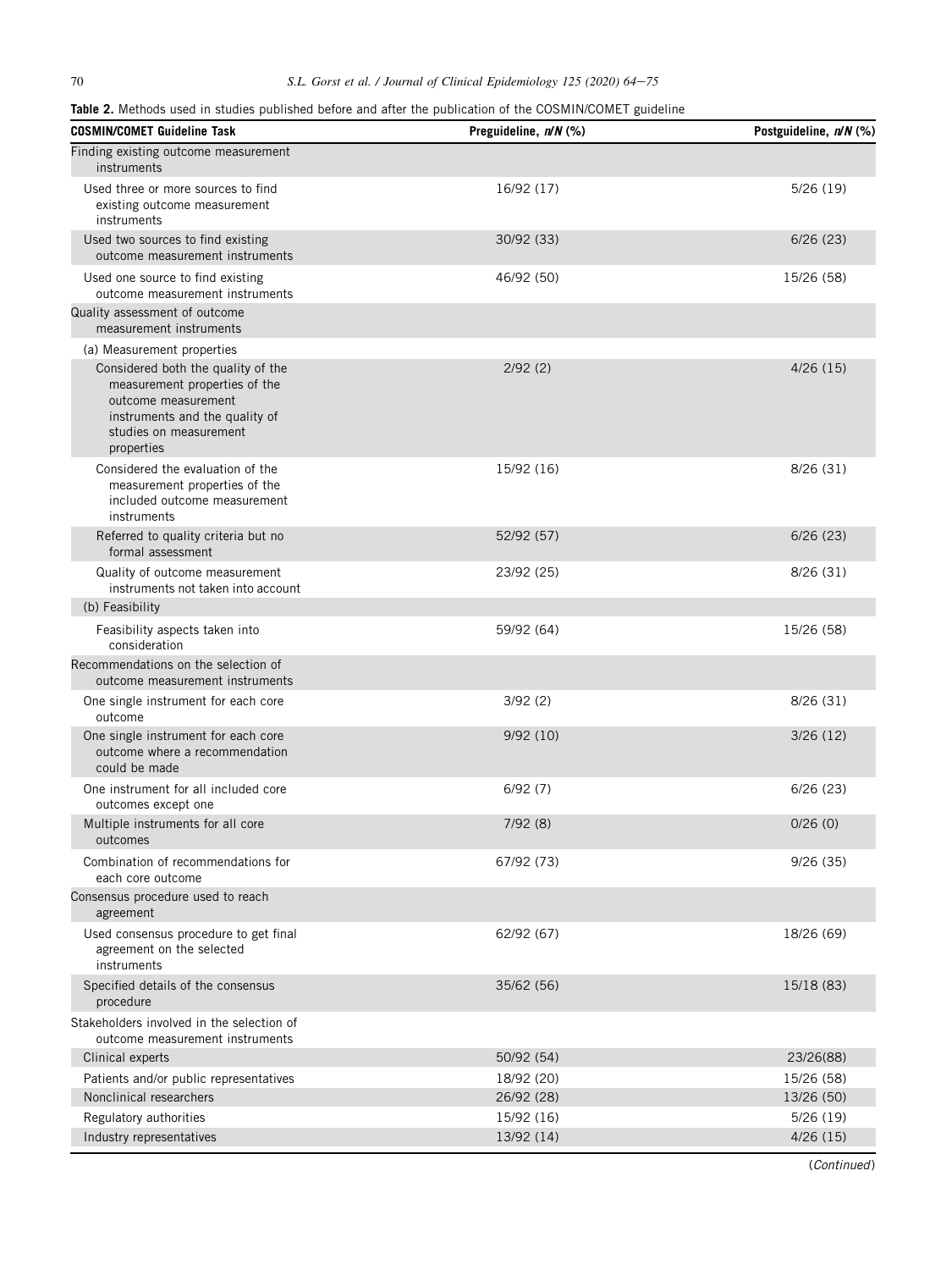| Table 2. Continued                                                                                            |                         |                        |  |  |
|---------------------------------------------------------------------------------------------------------------|-------------------------|------------------------|--|--|
| <b>COSMIN/COMET Guideline Task</b>                                                                            | Preguideline, $n/N$ (%) | Postguideline, n/N (%) |  |  |
| No details provided about the<br>stakeholders involved in selecting<br>the outcome measurement<br>instruments | 40/92 (43)              | 3/26(12)               |  |  |
| Guidance on instrument selection                                                                              |                         |                        |  |  |
| Used published guidance                                                                                       | 23/92 (25)              | 12/26 (46)             |  |  |
| Recommendations for additional research                                                                       |                         |                        |  |  |

on instruments Made recommendations for the development of new instruments or additional validation studies 42/92 (46) 13/26 (50)

It could be argued that it is more difficult to include patients in the selection of outcome measurement instruments than in the selection of the outcomes because the selection of instruments is mostly based on studies on measurement properties, which may be difficult for patients to understand. COS developers may need to address additional issues when the population concerned includes people with cognitive impairment, communication difficulties, or other vulnerabilities, which make participation in such processes challenging. Despite the complexities involved in the selection of outcome measurement instruments, there has been an increase in the inclusion of patients and/or public representatives since the publication of the COSMIN/COMET guideline. Thus, it is certainly possible to involve patients and/or public representatives, including those from vulnerable groups, in this process. However, it should be acknowledged that these groups are likely to need additional support to participate, and so in some instances, a multistage approach, which allows for adequate support, might be necessary to ensure that engagement is meaningful. One potential means of involvement is for patients to judge the face and content validity (relevance, comprehensiveness, and comprehensibility) of the available outcome measurement instruments, which are considered the most important measurement properties [\[106](#page-11-9),[108\]](#page-11-11). However, it should be noted that this may not be necessary if previously published studies have assessed the validity of outcome measurement instruments with the population in question.

#### 4.4. Implications

This review has highlighted that the methods used to select the core outcome measurement instruments vary across studies, with many studies not meeting the recommended standards. However, the majority of included studies were published before the development of the COS-MIN/COMET guideline, in 2016, and so developers may have been unaware of methodology for selecting outcome measurement instruments. There have, however, been clear improvements in the methods used to select outcome measurement instruments in studies published since the publication of the COSMIN/COMET guideline. It is unclear whether such improvements are a direct result of the publication of the COSMIN/COMET guideline or whether other variables are responsible for the pre- and post-guideline reporting differences. Other potential variables may include increased COS awareness prompting COS developers to be more thorough in the outcome measurement instrument selection process. In addition, the differences in the rate of inclusion of patients may be attributable to increased public input in health research in general.

Going forward, we hope that COS developers will use the COSMIN/COMET guideline, along with the other resources listed previously, to ensure that recommendations for outcome measurement instruments are developed using rigorous methodology. A recent paper by Ju et al. [\[109\]](#page-11-12) highlights how to apply the COSMIN/COMET guidance when identifying outcome measurement instruments.

Apart from the COSMIN/COMET guideline, other guidelines can also be used to guide the selection of outcome measurement instruments for COS, for example, the OMERACT Handbook [[110\]](#page-11-13) or HOME roadmap [\[102](#page-11-5)]. Different guidelines put different emphasis on different steps of the process. For example, in contrast to the COSMIN/COMET guideline and HOME roadmap, the OMERACT process does not require a search to find all available instruments but starts with a selection of instruments that seem to have a good match with the target domain and are considered feasible. Both the COSMIN/ COMET guideline and the OMERACT Handbook address the need for good content validity of outcome measurement instruments. Therefore, we suggest that, when resources are limited, COS developers should evaluate the content validity of available instruments, if this has not been done previously, with a small number of patients in their stakeholder group (e.g., ask patients to evaluate the relevance, comprehensiveness, and comprehensibility of all items/tests). The COSMIN methodology for assessing content validity of PROMs can be used for further guidance [\[108](#page-11-11)]. Nevertheless, it should be acknowledged that although guidelines are important, some flexibility should be used to best facilitate the participation of patients and/ or public representatives.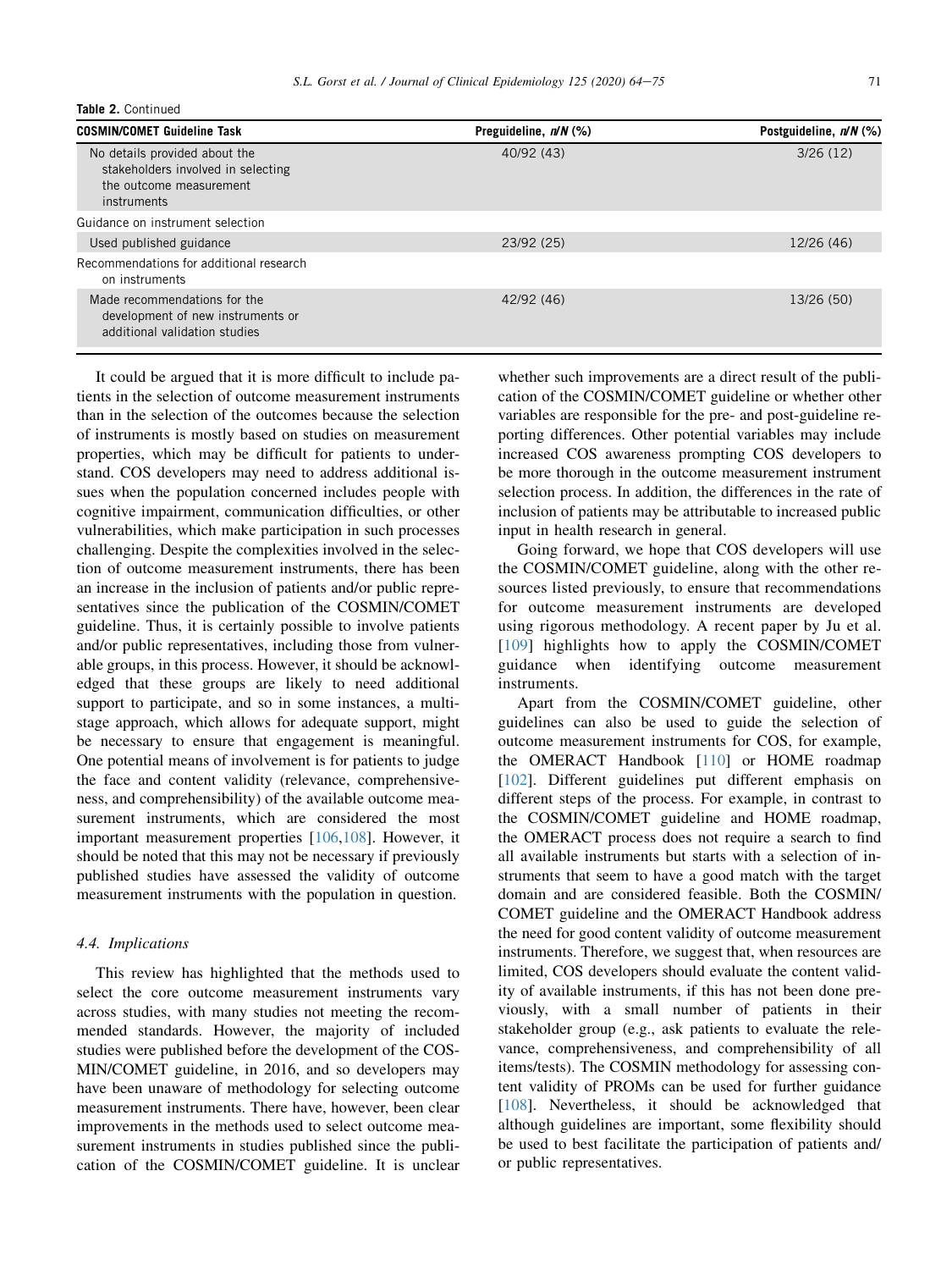#### 4.5. Limitations

All the studies included in the current review were identified from the annual COMET systematic review of COS. We did not perform a systematic search for all studies relating to how outcomes should be measured. For example, COS groups may perform systematic reviews of outcome measurement instruments and select their instruments based on these reviews but may not publish a separate paper on the selection process for the outcome measurement instruments; therefore, we cannot be certain that we have identified all relevant studies. However, we did check the references of all included papers, and authors of COS studies were contacted to provide additional information.

## 5. Conclusions

In conclusion, COS developers need to make better use of the guidance available when agreeing on how to measure the outcomes included in COS. Specifically, developers need to ensure that outcome measurement instruments are of sufficient quality and especially have sufficient content validity. Furthermore, developers should aim to adhere to uniformity by selecting a single outcome measurement instrument for each outcome within a COS.

#### CRediT authorship contribution statement

Sarah L. Gorst: Investigation, Methodology, Writing original draft, Writing - review & editing, Project administration. Cecilia A.C. Prinsen: Investigation, Methodology, Writing - original draft, Writing - review & editing, Project administration. Maximilian Salcher-Konrad: Investigation, Writing - review & editing. Karen Matvienko-Sikar: Investigation, Writing - review & editing. Paula R. Williamson: Conceptualization, Methodology, Writing - review & editing. Caroline B. Terwee: Conceptualization, Methodology, Writing - review & editing.

## Acknowledgments

The authors would like to thank the reviewers for their helpful comments on the manuscript.

# Supplementary data

Supplementary data to this article can be found online at <https://doi.org/10.1016/j.jclinepi.2020.05.021>.

## <span id="page-8-0"></span>References

[1] [Williamson PR, Altman DG, Blazeby JM, Clarke M, Devane D,](http://refhub.elsevier.com/S0895-4356(20)30106-2/sref1) [Gargon E, et al. Developing core outcome sets for clinical trials: is](http://refhub.elsevier.com/S0895-4356(20)30106-2/sref1)[sues to consider. Trials 2012;13:132](http://refhub.elsevier.com/S0895-4356(20)30106-2/sref1).

- <span id="page-8-1"></span>[2] [Prinsen CA, Vohra S, Rose MR, Boers M, Tugwell P, Clarke M,](http://refhub.elsevier.com/S0895-4356(20)30106-2/sref2) [et al. How to select outcome measurement instruments for outcomes](http://refhub.elsevier.com/S0895-4356(20)30106-2/sref2) [included in a "Core Outcome Set" - a practical guideline. Trials](http://refhub.elsevier.com/S0895-4356(20)30106-2/sref2) [2016;17\(1\):449.](http://refhub.elsevier.com/S0895-4356(20)30106-2/sref2)
- <span id="page-8-2"></span>[3] [Gargon E, Gurung B, Medley N, Altman DG, Blazeby JM,](http://refhub.elsevier.com/S0895-4356(20)30106-2/sref3) [Clarke M, et al. Choosing important health outcomes for compara](http://refhub.elsevier.com/S0895-4356(20)30106-2/sref3)[tive effectiveness research: a systematic review. PLoS One 2014;9:](http://refhub.elsevier.com/S0895-4356(20)30106-2/sref3) [e99111.](http://refhub.elsevier.com/S0895-4356(20)30106-2/sref3)
- <span id="page-8-3"></span>[4] [Gorst SL, Gargon E, Clarke M, Blazeby JM, Altman DG,](http://refhub.elsevier.com/S0895-4356(20)30106-2/sref4) [Williamson PR. Choosing important health outcomes for compara](http://refhub.elsevier.com/S0895-4356(20)30106-2/sref4)[tive effectiveness research: an updated review and user survey. PLoS](http://refhub.elsevier.com/S0895-4356(20)30106-2/sref4) [One 2016;11:e0146444.](http://refhub.elsevier.com/S0895-4356(20)30106-2/sref4)
- <span id="page-8-4"></span>[5] [Gorst SL, Gargon E, Clarke M, Smith V, Williamson PR. Choosing](http://refhub.elsevier.com/S0895-4356(20)30106-2/sref5) [important health outcomes for comparative effectiveness research:](http://refhub.elsevier.com/S0895-4356(20)30106-2/sref5) [an updated review and identification of gaps. PLoS One 2016;11:](http://refhub.elsevier.com/S0895-4356(20)30106-2/sref5) [e0168403.](http://refhub.elsevier.com/S0895-4356(20)30106-2/sref5)
- <span id="page-8-5"></span>[6] [Davis K, Gorst SL, Harman N, Smith V, Gargon E, Altman DG,](http://refhub.elsevier.com/S0895-4356(20)30106-2/sref6) [et al. Choosing important health outcomes for comparative effec](http://refhub.elsevier.com/S0895-4356(20)30106-2/sref6)[tiveness research: an updated systematic review and involvement](http://refhub.elsevier.com/S0895-4356(20)30106-2/sref6) [of low and middle income countries. PLoS One 2018;13:e0190695](http://refhub.elsevier.com/S0895-4356(20)30106-2/sref6).
- <span id="page-8-6"></span>[7] [Gargon E, Gorst SL, Harman NL, Smith V, Matvienko-Sikar K,](http://refhub.elsevier.com/S0895-4356(20)30106-2/sref7) [Williamson PR. Choosing important health outcomes for compara](http://refhub.elsevier.com/S0895-4356(20)30106-2/sref7)[tive effectiveness research: 4th annual update to a systematic review](http://refhub.elsevier.com/S0895-4356(20)30106-2/sref7) [of core outcome sets for research. PLoS One 2018;13:e0209869.](http://refhub.elsevier.com/S0895-4356(20)30106-2/sref7)
- <span id="page-8-7"></span>[8] [Gargon E, Gorst SL, Williamson PR. Choosing important health](http://refhub.elsevier.com/S0895-4356(20)30106-2/sref8) [outcomes for comparative effectiveness research: 5th annual update](http://refhub.elsevier.com/S0895-4356(20)30106-2/sref8) [to a systematic review of core outcome sets for research. PLoS One](http://refhub.elsevier.com/S0895-4356(20)30106-2/sref8) [2019;14:e0225980](http://refhub.elsevier.com/S0895-4356(20)30106-2/sref8).
- <span id="page-8-8"></span>[9] PRISMA statement. Available at <http://www.prisma-statement.org/>. Accessed October 27, 2016.Available at [http://www.prisma-state](http://www.prisma-statement.org/) [ment.org/](http://www.prisma-statement.org/).
- <span id="page-8-9"></span>[10] [Donovan DM, Bigelow GE, Brigham GS, Carroll KM, Cohen AJ,](http://refhub.elsevier.com/S0895-4356(20)30106-2/sref11) [Gardin JG, et al. Primary outcome indices in illicit drug dependence](http://refhub.elsevier.com/S0895-4356(20)30106-2/sref11) [treatment research: systematic approach to selection and measure](http://refhub.elsevier.com/S0895-4356(20)30106-2/sref11)[ment of drug use end-points in clinical trials. Addiction 2012;](http://refhub.elsevier.com/S0895-4356(20)30106-2/sref11)  $107(4):694 - 708.$  $107(4):694 - 708.$  $107(4):694 - 708.$
- <span id="page-8-10"></span>[11] [Keim SM, Spaite DW, Maio RF, Garrison HG, Desmond JS,](http://refhub.elsevier.com/S0895-4356(20)30106-2/sref12) [Gregor MA, et al. Risk adjustment and outcome measures for out](http://refhub.elsevier.com/S0895-4356(20)30106-2/sref12)[of-hospital respiratory distress. Acad Emerg Med 2004;11\(10\):](http://refhub.elsevier.com/S0895-4356(20)30106-2/sref12)  $1074 - 81$  $1074 - 81$  $1074 - 81$ .
- <span id="page-8-11"></span>[12] [Ong WL, Schouwenburg MG, van Bommel ACM, Stowell C,](http://refhub.elsevier.com/S0895-4356(20)30106-2/sref13) [Allison KH, Benn KE, et al. A standard set of value-based pa](http://refhub.elsevier.com/S0895-4356(20)30106-2/sref13)[tient-centered outcomes for breast cancer: the International con](http://refhub.elsevier.com/S0895-4356(20)30106-2/sref13)[sortium for Health Outcomes Measurement \(ICHOM\) initiative.](http://refhub.elsevier.com/S0895-4356(20)30106-2/sref13) [JAMA Oncol 2017;3\(5\):677](http://refhub.elsevier.com/S0895-4356(20)30106-2/sref13)-[85](http://refhub.elsevier.com/S0895-4356(20)30106-2/sref13).
- <span id="page-8-12"></span>[13] [Dodd S, Clarke M, Becker L, Mavergames C, Fish R,](http://refhub.elsevier.com/S0895-4356(20)30106-2/sref14) [Williamson PR. A taxonomy has been developed for outcomes in](http://refhub.elsevier.com/S0895-4356(20)30106-2/sref14) [medical research to help improve knowledge discovery. J Clin Epi](http://refhub.elsevier.com/S0895-4356(20)30106-2/sref14)[demiol 2017;96:84](http://refhub.elsevier.com/S0895-4356(20)30106-2/sref14)-[92](http://refhub.elsevier.com/S0895-4356(20)30106-2/sref14).
- <span id="page-8-13"></span>[14] [Busse WW, Morgan WJ, Taggart V, Togias A. Asthma outcomes](http://refhub.elsevier.com/S0895-4356(20)30106-2/sref15) [workshop: overview. J Allergy Clin Immunol 2012;129\(3 Suppl\):](http://refhub.elsevier.com/S0895-4356(20)30106-2/sref15)  $S1 - 8$  $S1 - 8$ .
- <span id="page-8-17"></span>[15] [Ramsey BW, Boat TF. Outcome measures for clinical trials in cystic](http://refhub.elsevier.com/S0895-4356(20)30106-2/sref16) [fibrosis. Summary of a Cystic Fibrosis Foundation consensus con](http://refhub.elsevier.com/S0895-4356(20)30106-2/sref16)[ference. J Pediatr 1994;124\(2\):177](http://refhub.elsevier.com/S0895-4356(20)30106-2/sref16)-[92.](http://refhub.elsevier.com/S0895-4356(20)30106-2/sref16)
- <span id="page-8-18"></span>[16] [Sanyal AJ, Brunt EM, Kleiner DE, Kowdley KV, Chalasani N,](http://refhub.elsevier.com/S0895-4356(20)30106-2/sref17) [Lavine JE, et al. Endpoints and clinical trial design for nonalcoholic](http://refhub.elsevier.com/S0895-4356(20)30106-2/sref17) steatohepatitis. Hepatology  $2011;54(1):344-53$ .
- <span id="page-8-14"></span>[17] [McGrath PJ, Walco GA, Turk DC, Dworkin RH, Brown MT,](http://refhub.elsevier.com/S0895-4356(20)30106-2/sref18) [Davidson K, et al. Core outcome domains and measures for pediat](http://refhub.elsevier.com/S0895-4356(20)30106-2/sref18)[ric acute and chronic/recurrent pain clinical trials: PedIMMPACT](http://refhub.elsevier.com/S0895-4356(20)30106-2/sref18) recommendations. J Pain  $2008;9:771-83$  $2008;9:771-83$ .
- <span id="page-8-15"></span>[18] [Vellas B, Andrieu S, Sampaio C, Coley N, Wilcock G. Endpoints for](http://refhub.elsevier.com/S0895-4356(20)30106-2/sref19) [trials in Alzheimer's disease: a European task force consensus. Lan](http://refhub.elsevier.com/S0895-4356(20)30106-2/sref19)[cet Neurol 2008;7\(5\):436](http://refhub.elsevier.com/S0895-4356(20)30106-2/sref19)-[50.](http://refhub.elsevier.com/S0895-4356(20)30106-2/sref19)
- <span id="page-8-16"></span>[19] [Chen RC, Chang P, Vetter RJ, Lukka H, Stokes WA, Sanda MG,](http://refhub.elsevier.com/S0895-4356(20)30106-2/sref20) [et al. Recommended patient-reported core set of symptoms to](http://refhub.elsevier.com/S0895-4356(20)30106-2/sref20)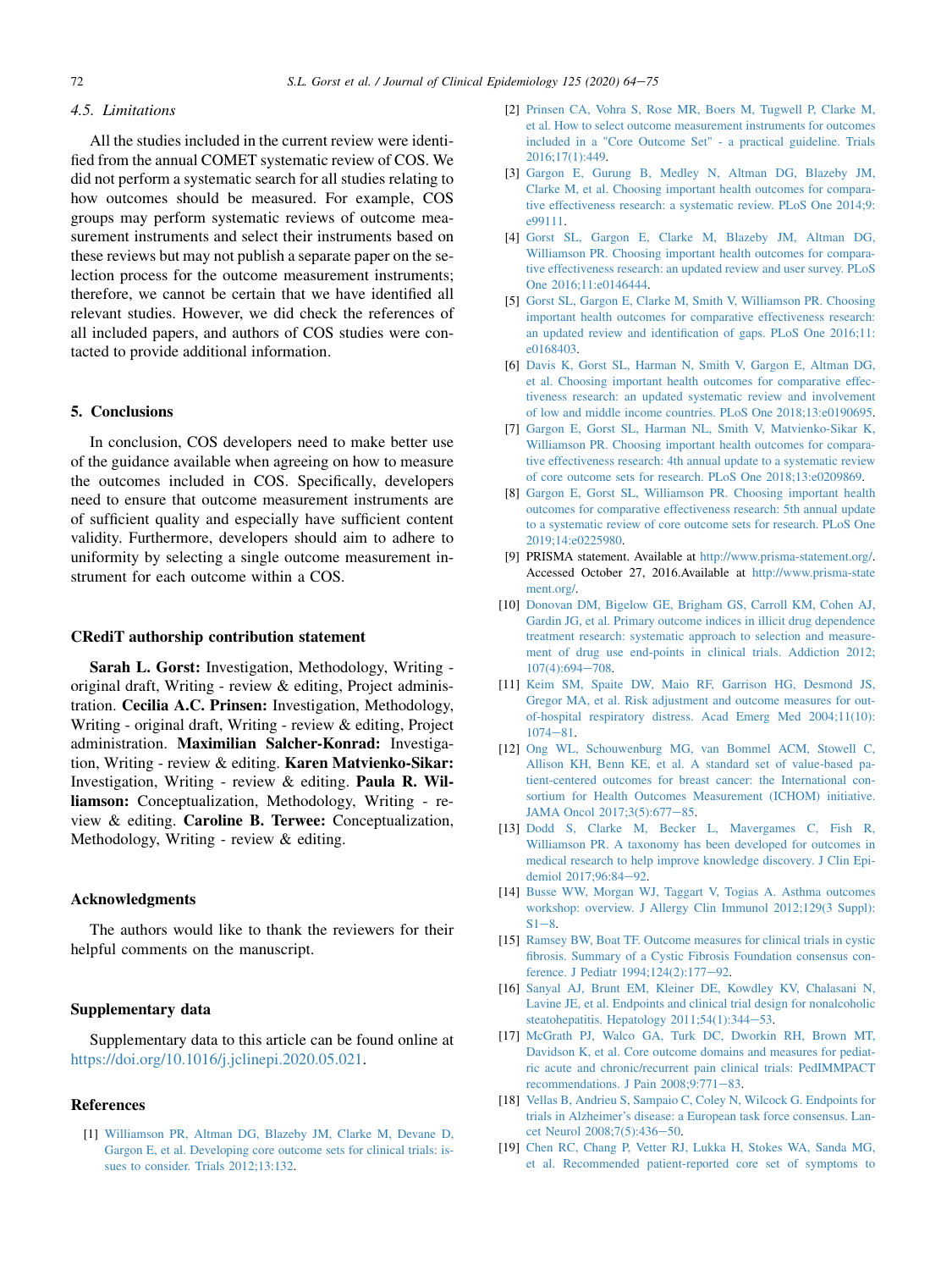[measure in prostate cancer treatment trials. J Natl Cancer Inst 2014;](http://refhub.elsevier.com/S0895-4356(20)30106-2/sref20) [106:dju132](http://refhub.elsevier.com/S0895-4356(20)30106-2/sref20).

- <span id="page-9-0"></span>[20] [Abellan van Kan G, Cameron Chumlea W, Gillette-Guyonet S,](http://refhub.elsevier.com/S0895-4356(20)30106-2/sref21) [Houles M, Dupuy C, Rolland Y, et al. Clinical trials on sarcopenia:](http://refhub.elsevier.com/S0895-4356(20)30106-2/sref21) [methodological issues regarding phase 3 trials. Clin Geriatr Med](http://refhub.elsevier.com/S0895-4356(20)30106-2/sref21)  $2011;27(3):471-82.$  $2011;27(3):471-82.$  $2011;27(3):471-82.$  $2011;27(3):471-82.$
- <span id="page-9-1"></span>[21] [Balakrishnan K, Sidell DR, Bauman NM, Bellia-Munzon GF,](http://refhub.elsevier.com/S0895-4356(20)30106-2/sref22) [Boesch RP, Bromwich M, et al. Outcome measures for pediatric lar](http://refhub.elsevier.com/S0895-4356(20)30106-2/sref22)[yngotracheal reconstruction: international consensus statement.](http://refhub.elsevier.com/S0895-4356(20)30106-2/sref22) [Laryngoscope 2019;129\(1\):244](http://refhub.elsevier.com/S0895-4356(20)30106-2/sref22)-[55](http://refhub.elsevier.com/S0895-4356(20)30106-2/sref22).
- <span id="page-9-2"></span>[22] [Recommendations for guidelines on clinical trials of mucoactive](http://refhub.elsevier.com/S0895-4356(20)30106-2/sref23) [drugs in chronic bronchitis and chronic obstructive pulmonary dis](http://refhub.elsevier.com/S0895-4356(20)30106-2/sref23)ease. Task Group on Mucoactive Drugs. Chest  $1994;106:1532-7$  $1994;106:1532-7$ .
- <span id="page-9-3"></span>[23] [Tfelt-Hansen P, Pascual J, Ramadan N, Dahlof C, D'Amico D,](http://refhub.elsevier.com/S0895-4356(20)30106-2/sref24) [Diener HC, et al. Guidelines for controlled trials of drugs in](http://refhub.elsevier.com/S0895-4356(20)30106-2/sref24) [migraine: third edition. A guide for investigators. Cephalalgia](http://refhub.elsevier.com/S0895-4356(20)30106-2/sref24)  $2012:32(1):6-38.$  $2012:32(1):6-38.$  $2012:32(1):6-38.$
- [24] [Lipton RB. Guidelines for controlled trials of drugs in cluster head](http://refhub.elsevier.com/S0895-4356(20)30106-2/sref25)[ache. Cephalalgia 1995;15\(6\):452](http://refhub.elsevier.com/S0895-4356(20)30106-2/sref25)-[62.](http://refhub.elsevier.com/S0895-4356(20)30106-2/sref25)
- <span id="page-9-21"></span>[25] [Bendtsen L, Bigal ME, Cerbo R, Diener HC, Holroyd K, Lampl C,](http://refhub.elsevier.com/S0895-4356(20)30106-2/sref26) [et al. Guidelines for controlled trials of drugs in tension-type head](http://refhub.elsevier.com/S0895-4356(20)30106-2/sref26)ache: second edition. Cephalalgia  $2010;30(1):1-16$  $2010;30(1):1-16$ .
- <span id="page-9-4"></span>[26] [Ruperto N, Ravelli A, Murray KJ, Lovell DJ, Andersson-Gare B,](http://refhub.elsevier.com/S0895-4356(20)30106-2/sref27) [Feldman BM, et al. Preliminary core sets of measures for disease](http://refhub.elsevier.com/S0895-4356(20)30106-2/sref27) [activity and damage assessment in juvenile systemic lupus erythe](http://refhub.elsevier.com/S0895-4356(20)30106-2/sref27)[matosus and juvenile dermatomyositis. Rheumatology \(Oxford\)](http://refhub.elsevier.com/S0895-4356(20)30106-2/sref27) [2003;42\(12\):1452](http://refhub.elsevier.com/S0895-4356(20)30106-2/sref27)e[9](http://refhub.elsevier.com/S0895-4356(20)30106-2/sref27).
- [27] [Porst H, Vardi Y, Akkus E, Melman A, Park NC, Seftel AD, et al.](http://refhub.elsevier.com/S0895-4356(20)30106-2/sref28) [Standards for clinical trials in male sexual dysfunctions. J Sex](http://refhub.elsevier.com/S0895-4356(20)30106-2/sref28) [Med 2010;7\(1 Pt 2\):414](http://refhub.elsevier.com/S0895-4356(20)30106-2/sref28)-[44.](http://refhub.elsevier.com/S0895-4356(20)30106-2/sref28)
- [28] [Hausenloy DJ, Erik Botker H, Condorelli G, Ferdinandy P, Garcia-](http://refhub.elsevier.com/S0895-4356(20)30106-2/sref29)[Dorado D, Heusch G, et al. Translating cardioprotection for patient](http://refhub.elsevier.com/S0895-4356(20)30106-2/sref29) [benefit: position paper from the Working Group of cellular biology](http://refhub.elsevier.com/S0895-4356(20)30106-2/sref29) [of the Heart of the European society of cardiology. Cardiovasc Res](http://refhub.elsevier.com/S0895-4356(20)30106-2/sref29)  $2013;98(1):7-27.$  $2013;98(1):7-27.$  $2013;98(1):7-27.$  $2013;98(1):7-27.$
- [29] [Vocci F, de With H. Consensus statement on evaluation of outcome](http://refhub.elsevier.com/S0895-4356(20)30106-2/sref30) [of pharmacotherapy for substance abuse/dependence: report from a](http://refhub.elsevier.com/S0895-4356(20)30106-2/sref30) [NIDA/CPDD meeting. Bethesda, MD: National Institute on Drug](http://refhub.elsevier.com/S0895-4356(20)30106-2/sref30) [Abuse Medications Development Division; 1999](http://refhub.elsevier.com/S0895-4356(20)30106-2/sref30).
- [30] [Labs KH, Dormandy JA, Jaeger KA, Stuerzebecher C, Hiatt WR.](http://refhub.elsevier.com/S0895-4356(20)30106-2/sref31) [Trans-atlantic conference on clinical trial guidelines in PAOD \(Pe](http://refhub.elsevier.com/S0895-4356(20)30106-2/sref31)[ripheral arterial occlusive disease\) clinical trial methodology. Eur](http://refhub.elsevier.com/S0895-4356(20)30106-2/sref31) [J Vasc Endovasc Surg 1999;18\(3\):253](http://refhub.elsevier.com/S0895-4356(20)30106-2/sref31)–[65.](http://refhub.elsevier.com/S0895-4356(20)30106-2/sref31)
- [31] [Merkies IS, Lauria G. 131st ENMC international workshop: selec](http://refhub.elsevier.com/S0895-4356(20)30106-2/sref32)[tion of outcome measures for peripheral neuropathy clinical trials](http://refhub.elsevier.com/S0895-4356(20)30106-2/sref32) [10-12 December 2004, Naarden, the Netherlands. Neuromuscul](http://refhub.elsevier.com/S0895-4356(20)30106-2/sref32) [Disord 2006;16\(2\):149](http://refhub.elsevier.com/S0895-4356(20)30106-2/sref32)-[56.](http://refhub.elsevier.com/S0895-4356(20)30106-2/sref32)
- <span id="page-9-23"></span>[32] [Kenny KP, Day PF, Sharif MO, Parashos P, Lauridsen E,](http://refhub.elsevier.com/S0895-4356(20)30106-2/sref33) [Feldens CA, et al. What are the important outcomes in traumatic](http://refhub.elsevier.com/S0895-4356(20)30106-2/sref33) [dental injuries? An international approach to the development of a](http://refhub.elsevier.com/S0895-4356(20)30106-2/sref33) core outcome set. Dent Traumatol  $2018;34(1):4-11$  $2018;34(1):4-11$ .
- <span id="page-9-5"></span>[33] [Feldman LS, Lee L, Fiore J Jr. What outcomes are important in the](http://refhub.elsevier.com/S0895-4356(20)30106-2/sref34) [assessment of Enhanced Recovery After Surgery \(ERAS\) path](http://refhub.elsevier.com/S0895-4356(20)30106-2/sref34)[ways? Can J Anaesth 2015;62\(2\):120](http://refhub.elsevier.com/S0895-4356(20)30106-2/sref34)-[30](http://refhub.elsevier.com/S0895-4356(20)30106-2/sref34).
- <span id="page-9-6"></span>[34] [Kloppenburg M, Boyesen P, Visser AW, Haugen IK, Boers M,](http://refhub.elsevier.com/S0895-4356(20)30106-2/sref35) [Boonen A, et al. Report from the OMERACT Hand Osteoarthritis](http://refhub.elsevier.com/S0895-4356(20)30106-2/sref35) [Working Group: set of core domains and preliminary set of instru](http://refhub.elsevier.com/S0895-4356(20)30106-2/sref35)[ments for use in clinical trials and observational studies. J Rheuma](http://refhub.elsevier.com/S0895-4356(20)30106-2/sref35)[tol 2015;42:2190](http://refhub.elsevier.com/S0895-4356(20)30106-2/sref35)-[7](http://refhub.elsevier.com/S0895-4356(20)30106-2/sref35).
- <span id="page-9-7"></span>[35] [Haywood KL, Griffin XL, Achten J, Costa ML. Developing a core](http://refhub.elsevier.com/S0895-4356(20)30106-2/sref36) [outcome set for hip fracture trials. Bone Joint J 2014;96-B\(8\):](http://refhub.elsevier.com/S0895-4356(20)30106-2/sref36)  $1016 - 23$  $1016 - 23$ .
- <span id="page-9-8"></span>[36] [Moniz-Cook E, Vernooij-Dassen M, Woods R, Verhey F, Chattat R,](http://refhub.elsevier.com/S0895-4356(20)30106-2/sref37) [De Vugt M, et al. A European consensus on outcome measures for](http://refhub.elsevier.com/S0895-4356(20)30106-2/sref37) [psychosocial intervention research in dementia care. Aging Ment](http://refhub.elsevier.com/S0895-4356(20)30106-2/sref37) [Health 2008;12\(1\):14](http://refhub.elsevier.com/S0895-4356(20)30106-2/sref37)-[29](http://refhub.elsevier.com/S0895-4356(20)30106-2/sref37).
- <span id="page-9-19"></span>[37] [Kwakkel G, Lannin NA, Borschmann K, English C, Ali M,](http://refhub.elsevier.com/S0895-4356(20)30106-2/sref38) [Churilov L, et al. Standardized measurement of sensorimotor recov](http://refhub.elsevier.com/S0895-4356(20)30106-2/sref38)[ery in stroke trials: consensus-based core recommendations from the](http://refhub.elsevier.com/S0895-4356(20)30106-2/sref38) [Stroke Recovery and Rehabilitation Roundtable. Int J Stroke 2017;](http://refhub.elsevier.com/S0895-4356(20)30106-2/sref38)  $12(5):451-61.$  $12(5):451-61.$  $12(5):451-61.$  $12(5):451-61.$
- <span id="page-9-9"></span>[38] [Pushpanathan E, Setty T, Carvalho B, Sultan P. A systematic review](http://refhub.elsevier.com/S0895-4356(20)30106-2/sref39) [of postoperative pain outcome measurements utilised in regional](http://refhub.elsevier.com/S0895-4356(20)30106-2/sref39) [anesthesia randomized controlled trials. Anesthesiol Res Pract](http://refhub.elsevier.com/S0895-4356(20)30106-2/sref39) [2018;2018:9050239](http://refhub.elsevier.com/S0895-4356(20)30106-2/sref39).
- <span id="page-9-10"></span>[39] [Chiarotto A, Boers M, Deyo RA, Buchbinder R, Corbin TP,](http://refhub.elsevier.com/S0895-4356(20)30106-2/sref40) [Costa LOP, et al. Core outcome measurement instruments for clin](http://refhub.elsevier.com/S0895-4356(20)30106-2/sref40)ical trials in nonspecific low back pain. Pain  $2018;159(3):481-95$  $2018;159(3):481-95$ .
- <span id="page-9-22"></span>[40] [Spuls PI, Gerbens LAA, Simpson E, Apfelbacher CJ, Chalmers JR,](http://refhub.elsevier.com/S0895-4356(20)30106-2/sref41) [Thomas KS, et al. Patient-Oriented Eczema Measure \(POEM\), a](http://refhub.elsevier.com/S0895-4356(20)30106-2/sref41) [core instrument to measure symptoms in clinical trials: a Harmonis](http://refhub.elsevier.com/S0895-4356(20)30106-2/sref41)[ing Outcome Measures for Eczema \(HOME\) statement. Br J Derma-](http://refhub.elsevier.com/S0895-4356(20)30106-2/sref41)tol 2017:176:979-[84](http://refhub.elsevier.com/S0895-4356(20)30106-2/sref41).
- <span id="page-9-11"></span>[41] [Deyo RA, Dworkin SF, Amtmann D, Andersson G, Borenstein D,](http://refhub.elsevier.com/S0895-4356(20)30106-2/sref42) [Carragee E, et al. Report of the NIH Task Force on research stan](http://refhub.elsevier.com/S0895-4356(20)30106-2/sref42)[dards for chronic low back pain. J Pain 2014;15:569](http://refhub.elsevier.com/S0895-4356(20)30106-2/sref42)-[85.](http://refhub.elsevier.com/S0895-4356(20)30106-2/sref42)
- <span id="page-9-16"></span>[42] [Mindell JA, Emslie G, Blumer J, Genel M, Glaze D, Ivanenko A,](http://refhub.elsevier.com/S0895-4356(20)30106-2/sref43) [et al. Pharmacologic management of insomnia in children and ado](http://refhub.elsevier.com/S0895-4356(20)30106-2/sref43)lescents: consensus statement. Pediatrics  $2006;117(6):e1223-32$  $2006;117(6):e1223-32$ .
- <span id="page-9-12"></span>[43] [Klokkerud M, Dagfinrud H, Uhlig T, Dager TN, Furunes KA,](http://refhub.elsevier.com/S0895-4356(20)30106-2/sref44) [Klokkeide A, et al. Developing and testing a consensus-based core](http://refhub.elsevier.com/S0895-4356(20)30106-2/sref44) [set of outcome measures for rehabilitation in musculoskeletal dis](http://refhub.elsevier.com/S0895-4356(20)30106-2/sref44)eases. Scand J Rheumatol  $2018;47(3):225-34$  $2018;47(3):225-34$ .
- <span id="page-9-13"></span>[44] [Allin BSR, Hall NJ, Ross AR, Marven SS, Kurinczuk JJ, Knight M,](http://refhub.elsevier.com/S0895-4356(20)30106-2/sref45) [et al. Development of a gastroschisis core outcome set. Arch Dis](http://refhub.elsevier.com/S0895-4356(20)30106-2/sref45) Child Fetal Neonatal Ed  $2019;104(1):F76-82$ .
- <span id="page-9-17"></span>[45] [Allin BSR, Bradnock T, Kenny S, Kurinczuk JJ, Walker G,](http://refhub.elsevier.com/S0895-4356(20)30106-2/sref46) [Knight M, et al. NETS\(1HD\) study: development of a Hirsch](http://refhub.elsevier.com/S0895-4356(20)30106-2/sref46)[sprung's disease core outcome set. Arch Dis Child 2017;102:](http://refhub.elsevier.com/S0895-4356(20)30106-2/sref46)  $1143 - 51$  $1143 - 51$ .
- <span id="page-9-18"></span>[46] [Warners MJ, Hindryckx P, Levesque BG, Parker CE,](http://refhub.elsevier.com/S0895-4356(20)30106-2/sref47) [Shackelton LM, Khanna R, et al. Systematic review: disease activity](http://refhub.elsevier.com/S0895-4356(20)30106-2/sref47) [indices in eosinophilic esophagitis. Am J Gastroenterol 2017;](http://refhub.elsevier.com/S0895-4356(20)30106-2/sref47) [112\(11\):1658](http://refhub.elsevier.com/S0895-4356(20)30106-2/sref47)-[69](http://refhub.elsevier.com/S0895-4356(20)30106-2/sref47).
- <span id="page-9-14"></span>[47] [Dohner H, Estey E, Grimwade D, Amadori S, Appelbaum FR,](http://refhub.elsevier.com/S0895-4356(20)30106-2/sref48) [Buchner T, et al. Diagnosis and management of AML in adults:](http://refhub.elsevier.com/S0895-4356(20)30106-2/sref48) [2017 ELN recommendations from an international expert panel.](http://refhub.elsevier.com/S0895-4356(20)30106-2/sref48) Blood 2017:129:424-[47](http://refhub.elsevier.com/S0895-4356(20)30106-2/sref48).
- <span id="page-9-15"></span>[48] [McNamara RL, Spatz ES, Kelley TA, Stowell CJ, Beltrame J,](http://refhub.elsevier.com/S0895-4356(20)30106-2/sref49) [Heidenreich P, et al. Standardized outcome measurement for pa](http://refhub.elsevier.com/S0895-4356(20)30106-2/sref49)[tients with coronary artery disease: consensus from the International](http://refhub.elsevier.com/S0895-4356(20)30106-2/sref49) [consortium for Health Outcomes Measurement \(ICHOM\). J Am](http://refhub.elsevier.com/S0895-4356(20)30106-2/sref49) [Heart Assoc 2015;4\(5\):e001767](http://refhub.elsevier.com/S0895-4356(20)30106-2/sref49).
- <span id="page-9-20"></span>[49] [Marrie RA, Miller A, Sormani MP, Thompson A, Waubant E,](http://refhub.elsevier.com/S0895-4356(20)30106-2/sref50) [Trojano M, et al. Recommendations for observational studies of co](http://refhub.elsevier.com/S0895-4356(20)30106-2/sref50)[morbidity in multiple sclerosis. Neurology 2016;86:1446](http://refhub.elsevier.com/S0895-4356(20)30106-2/sref50)-[53](http://refhub.elsevier.com/S0895-4356(20)30106-2/sref50).
- [50] [Carlson GA, Jensen PS, Findling RL, Meyer RE, Calabrese J,](http://refhub.elsevier.com/S0895-4356(20)30106-2/sref51) [DelBello MP, et al. Methodological issues and controversies in clin](http://refhub.elsevier.com/S0895-4356(20)30106-2/sref51)[ical trials with child and adolescent patients with bipolar disorder:](http://refhub.elsevier.com/S0895-4356(20)30106-2/sref51) [report of a consensus conference. J Child Adolesc Psychopharmacol](http://refhub.elsevier.com/S0895-4356(20)30106-2/sref51) [2003;13\(1\):13](http://refhub.elsevier.com/S0895-4356(20)30106-2/sref51)e[27](http://refhub.elsevier.com/S0895-4356(20)30106-2/sref51).
- [51] [Chow E, Wu JSY, Hoskin P, Coia LR, Bentzen SM, Blitzer PH. In](http://refhub.elsevier.com/S0895-4356(20)30106-2/sref52)[ternational consensus on palliative radiotherapy endpoints for future](http://refhub.elsevier.com/S0895-4356(20)30106-2/sref52) [clinical trials in bone metastases. Radiother Oncol 2002;64\(3\):](http://refhub.elsevier.com/S0895-4356(20)30106-2/sref52)  $275 - 80.$  $275 - 80.$  $275 - 80.$
- [52] [Bellm LA, Cunningham G, Durnell L, Eilers J, Epstein JB,](http://refhub.elsevier.com/S0895-4356(20)30106-2/sref53) [Fleming T, et al. Defining clinically meaningful outcomes in the](http://refhub.elsevier.com/S0895-4356(20)30106-2/sref53) [evaluation of new treatments for oral mucositis: oral mucositis pa](http://refhub.elsevier.com/S0895-4356(20)30106-2/sref53)tient provider advisory board. Cancer Invest  $2002;20(5-6)$ :  $793 - 800.$  $793 - 800.$  $793 - 800.$
- [53] [Meuleman C, Tomassetti C, D'Hooghe TM. Clinical outcome after](http://refhub.elsevier.com/S0895-4356(20)30106-2/sref54) [laparoscopic radical excision of endometriosis and laparoscopic](http://refhub.elsevier.com/S0895-4356(20)30106-2/sref54)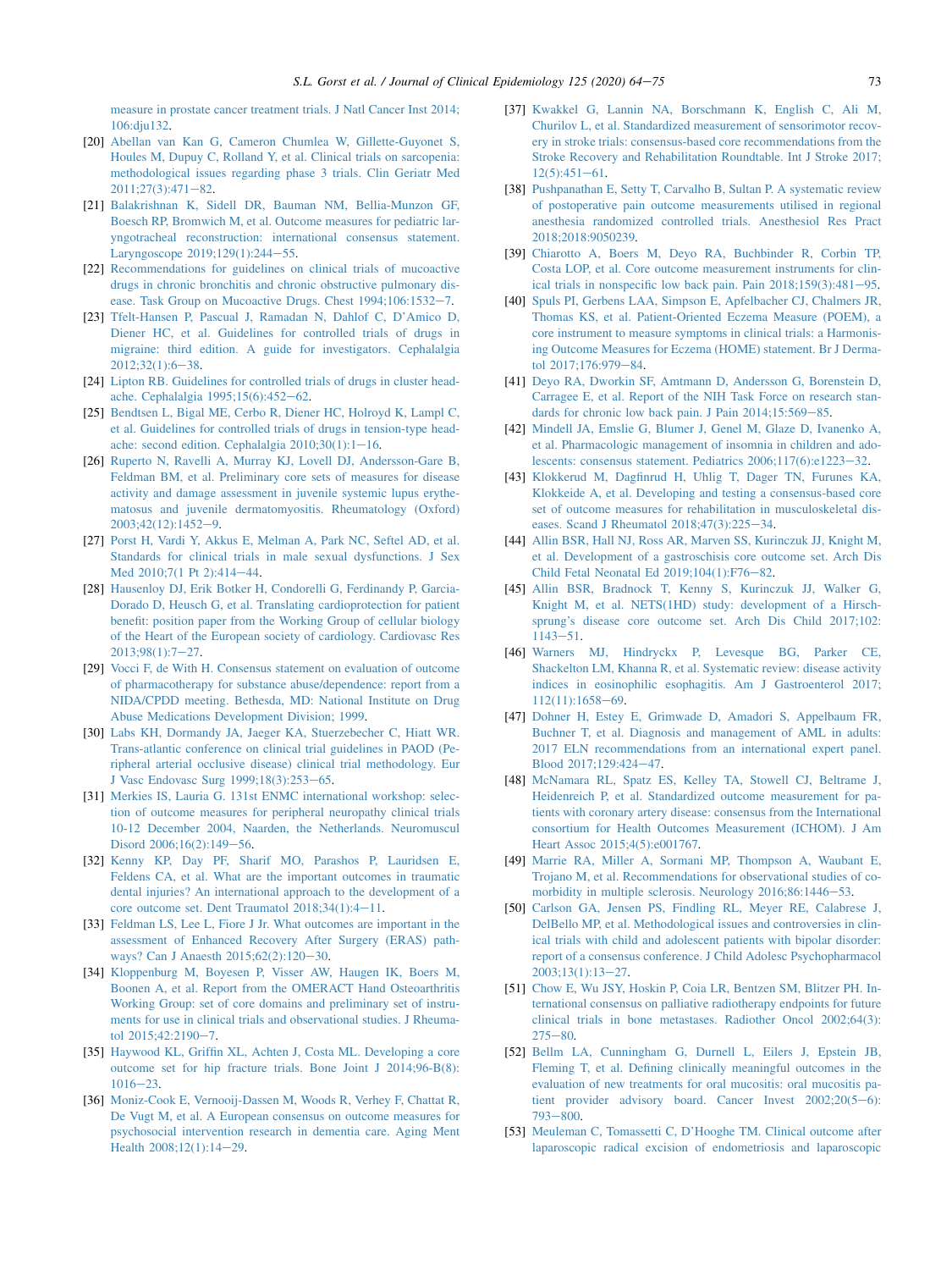[segmental bowel resection. Curr Opin Obstet Gynecol 2012;24\(4\):](http://refhub.elsevier.com/S0895-4356(20)30106-2/sref54)  $245 - 52$  $245 - 52$  $245 - 52$ 

- [54] [Schellinger PD, Bath PM, Lees KR, Bornstein NM, Uriel E,](http://refhub.elsevier.com/S0895-4356(20)30106-2/sref55) [Eisert W, et al. Assessment of additional endpoints for trials in acute](http://refhub.elsevier.com/S0895-4356(20)30106-2/sref55) stroke - what, when, where, in who? Int J Stroke  $2012;7(3):227-30$  $2012;7(3):227-30$ .
- [55] [Sharrock AE, Barker T, Yuen HM, Rickard R, Tai N. Management](http://refhub.elsevier.com/S0895-4356(20)30106-2/sref56) [and closure of the open abdomen after damage control laparotomy](http://refhub.elsevier.com/S0895-4356(20)30106-2/sref56) [for trauma. A systematic review and meta-analysis. Injury 2016;47:](http://refhub.elsevier.com/S0895-4356(20)30106-2/sref56)  $296 - 306$  $296 - 306$  $296 - 306$ .
- [56] [van den Bos W, Muller BG, Ahmed H, Bangma CH, Barret E,](http://refhub.elsevier.com/S0895-4356(20)30106-2/sref57) [Crouzet S, et al. Focal therapy in prostate cancer: international](http://refhub.elsevier.com/S0895-4356(20)30106-2/sref57) [multidisciplinary consensus on trial design. Eur Urol 2014;65\(6\):](http://refhub.elsevier.com/S0895-4356(20)30106-2/sref57)  $1078 - 83$  $1078 - 83$  $1078 - 83$
- [57] [Wolters PL, Martin S, Merker VL, Gardner KL, Hingtgen CM,](http://refhub.elsevier.com/S0895-4356(20)30106-2/sref58) [Tonsgard JH, et al. Patient-reported outcomes in neurofibromatosis](http://refhub.elsevier.com/S0895-4356(20)30106-2/sref58) [and schwannomatosis clinical trials. Neurology 2013;81:S6](http://refhub.elsevier.com/S0895-4356(20)30106-2/sref58)-[14](http://refhub.elsevier.com/S0895-4356(20)30106-2/sref58).
- [58] [Wallace SJ, Worrall L, Rose T, Le Dorze G, Breitenstein C,](http://refhub.elsevier.com/S0895-4356(20)30106-2/sref59) [Hilari K, et al. A core outcome set for aphasia treatment research:](http://refhub.elsevier.com/S0895-4356(20)30106-2/sref59) the ROMA consensus statement. Int J Stroke  $2019;14(2):180-5$  $2019;14(2):180-5$ .
- <span id="page-10-0"></span>[59] [Barlow GD, Lamping DL, Davey PG, Nathwani D. Evaluation of](http://refhub.elsevier.com/S0895-4356(20)30106-2/sref60) [outcomes in community-acquired pneumonia: a guide for patients,](http://refhub.elsevier.com/S0895-4356(20)30106-2/sref60) [physicians, and policy-makers. Lancet Infect Dis 2003;3\(8\):](http://refhub.elsevier.com/S0895-4356(20)30106-2/sref60)  $476 - 88.$  $476 - 88.$  $476 - 88.$  $476 - 88.$
- [60] [Griffiths AM, Otley AR, Hyams J, Quiros AR, Grand RJ,](http://refhub.elsevier.com/S0895-4356(20)30106-2/sref61) [Bousvaros A, et al. A review of activity indices and end points](http://refhub.elsevier.com/S0895-4356(20)30106-2/sref61) [for clinical trials in children with Crohn's disease. Inflamm Bowel](http://refhub.elsevier.com/S0895-4356(20)30106-2/sref61) Dis  $2005;11(2):185-96$  $2005;11(2):185-96$ .
- [61] [van Riel PL. Provisional guidelines for measuring disease activity in](http://refhub.elsevier.com/S0895-4356(20)30106-2/sref62) [clinical trials on rheumatoid arthritis. Br J Rheumatol 1992;31\(12\):](http://refhub.elsevier.com/S0895-4356(20)30106-2/sref62)  $793 - 4.$  $793 - 4.$  $793 - 4.$  $793 - 4.$
- [62] [Wilde EA, Whiteneck GG, Bogner J, Bushnik T, Cifu DX,](http://refhub.elsevier.com/S0895-4356(20)30106-2/sref63) [Dikmen S, et al. Recommendations for the use of common outcome](http://refhub.elsevier.com/S0895-4356(20)30106-2/sref63) [measures in traumatic brain injury research. Arch Phys Med Rehabil](http://refhub.elsevier.com/S0895-4356(20)30106-2/sref63)  $2010:91:1650-1660$  e17.
- <span id="page-10-4"></span>[63] [Grieve S, Perez R, Birklein F, Brunner F, Bruehl S, Harden RN,](http://refhub.elsevier.com/S0895-4356(20)30106-2/sref64) [et al. Recommendations for a first Core Outcome Measurement](http://refhub.elsevier.com/S0895-4356(20)30106-2/sref64) [set for complex regional PAin syndrome Clinical sTudies](http://refhub.elsevier.com/S0895-4356(20)30106-2/sref64) [\(COMPACT\). Pain 2017;158\(6\):1083](http://refhub.elsevier.com/S0895-4356(20)30106-2/sref64)-[90.](http://refhub.elsevier.com/S0895-4356(20)30106-2/sref64)
- <span id="page-10-2"></span>[64] [Obbarius A, van Maasakkers L, Baer L, Clark DM, Crocker AG, de](http://refhub.elsevier.com/S0895-4356(20)30106-2/sref65) [Beurs E, et al. Standardization of health outcomes assessment for](http://refhub.elsevier.com/S0895-4356(20)30106-2/sref65) [depression and anxiety: recommendations from the ICHOM Depres](http://refhub.elsevier.com/S0895-4356(20)30106-2/sref65)[sion and Anxiety Working Group. Qual Life Res 2017;26:3211](http://refhub.elsevier.com/S0895-4356(20)30106-2/sref65)-[25](http://refhub.elsevier.com/S0895-4356(20)30106-2/sref65).
- [65] [Webster L, Groskreutz D, Grinbergs-Saull A, Howard R,](http://refhub.elsevier.com/S0895-4356(20)30106-2/sref66) [O'Brien JT, Mountain G, et al. Core outcome measures for interven](http://refhub.elsevier.com/S0895-4356(20)30106-2/sref66)[tions to prevent or slow the progress of dementia for people living](http://refhub.elsevier.com/S0895-4356(20)30106-2/sref66) [with mild to moderate dementia: systematic review and consensus](http://refhub.elsevier.com/S0895-4356(20)30106-2/sref66) [recommendations. PLoS One 2017;12:e0179521.](http://refhub.elsevier.com/S0895-4356(20)30106-2/sref66)
- [66] [Haywood K, Whitehead L, Nadkarni VM, Achana F, Beesems S,](http://refhub.elsevier.com/S0895-4356(20)30106-2/sref67) [Bottiger BW, et al. COSCA \(Core Outcome Set for cardiac Arrest\)](http://refhub.elsevier.com/S0895-4356(20)30106-2/sref67) [in adults: an advisory statement from the international Liaison com](http://refhub.elsevier.com/S0895-4356(20)30106-2/sref67)mittee on resuscitation. Resuscitation  $2018;127:147-63$  $2018;127:147-63$ .
- [67] [Hopkins C, Hettige R, Soni-Jaiswal A, Lakhani R, Carrie S,](http://refhub.elsevier.com/S0895-4356(20)30106-2/sref68) [Cervin A, et al. 25 CHronic rhinosinusitis outcome MEasures](http://refhub.elsevier.com/S0895-4356(20)30106-2/sref68)  $(CHROME)$  – [developing a core outcome set for trials of interven](http://refhub.elsevier.com/S0895-4356(20)30106-2/sref68)tions in chronic rhinosinusitis. Rhinology  $2018;56(1):22-32$  $2018;56(1):22-32$ .
- <span id="page-10-1"></span>[68] [Fitzpatrick R, Chambers J, Burns T, Doll H, Fazel S, Jenkinso C,](http://refhub.elsevier.com/S0895-4356(20)30106-2/sref69) [et al. A systematic review of outcome measures used in forensic](http://refhub.elsevier.com/S0895-4356(20)30106-2/sref69) [mental health research with consensus panel opinion. Health Tech](http://refhub.elsevier.com/S0895-4356(20)30106-2/sref69)[nol Assess 2010;14:1](http://refhub.elsevier.com/S0895-4356(20)30106-2/sref69)-[94.](http://refhub.elsevier.com/S0895-4356(20)30106-2/sref69)
- [69] [Khanna D, Lovell DJ, Giannini E, Clements PJ, Merkel PA,](http://refhub.elsevier.com/S0895-4356(20)30106-2/sref70) [Seibold JR, et al. Development of a provisional core set of response](http://refhub.elsevier.com/S0895-4356(20)30106-2/sref70) [measures for clinical trials of systemic sclerosis. Ann Rheum Dis](http://refhub.elsevier.com/S0895-4356(20)30106-2/sref70)  $2008;67(5):703-9.$  $2008;67(5):703-9.$  $2008;67(5):703-9.$
- [70] [Becker LB, Aufderheide TP, Geocadin RG, Callaway CW,](http://refhub.elsevier.com/S0895-4356(20)30106-2/sref71) [Lazar RM, Donnino MW, et al. Primary outcomes for resuscitation](http://refhub.elsevier.com/S0895-4356(20)30106-2/sref71) [science studies: a consensus statement from the American Heart As](http://refhub.elsevier.com/S0895-4356(20)30106-2/sref71)sociation. Circulation  $2011;124:2158-77$  $2011;124:2158-77$ .
- [71] [Pavletic SZ, Martin P, Lee SJ, Mitchell S, Jacobsohn D, Cowen EW,](http://refhub.elsevier.com/S0895-4356(20)30106-2/sref72) [et al. Measuring therapeutic response in chronic graft-versus-host](http://refhub.elsevier.com/S0895-4356(20)30106-2/sref72) [disease: national Institutes of Health Consensus Development Proj](http://refhub.elsevier.com/S0895-4356(20)30106-2/sref72)[ect on Criteria for Clinical Trials in Chronic Graft-versus-Host dis](http://refhub.elsevier.com/S0895-4356(20)30106-2/sref72)[ease: IV. Response criteria working group report. Biol Blood](http://refhub.elsevier.com/S0895-4356(20)30106-2/sref72) [Marrow Transplant 2006;12\(3\):252](http://refhub.elsevier.com/S0895-4356(20)30106-2/sref72)-[66](http://refhub.elsevier.com/S0895-4356(20)30106-2/sref72).
- <span id="page-10-5"></span>[72] [Merkel PA, Herlyn K, Mahr AD, Neogi T, Seo P, Walsh M, et al.](http://refhub.elsevier.com/S0895-4356(20)30106-2/sref73) [Progress towards a core set of outcome measures in small-vessel](http://refhub.elsevier.com/S0895-4356(20)30106-2/sref73) [vasculitis. Report from OMERACT 9. J Rheumatol 2009;36:](http://refhub.elsevier.com/S0895-4356(20)30106-2/sref73)  $2362 - 8.$  $2362 - 8.$  $2362 - 8.$  $2362 - 8.$
- <span id="page-10-3"></span>[73] [Distler O, Behrens F, Pittrow D, Huscher D, Denton CP, Foeldvari I,](http://refhub.elsevier.com/S0895-4356(20)30106-2/sref74) [et al. Defining appropriate outcome measures in pulmonary arterial](http://refhub.elsevier.com/S0895-4356(20)30106-2/sref74) [hypertension related to systemic sclerosis: a Delphi consensus study](http://refhub.elsevier.com/S0895-4356(20)30106-2/sref74) [with cluster analysis. Arthritis Rheum 2008;59:867](http://refhub.elsevier.com/S0895-4356(20)30106-2/sref74)-[75.](http://refhub.elsevier.com/S0895-4356(20)30106-2/sref74)
- [74] [Miller FW, Rider LG, Chung YL, Cooper R, Danko K, Farewell V,](http://refhub.elsevier.com/S0895-4356(20)30106-2/sref75) [et al. Proposed preliminary core set measures for disease outcome](http://refhub.elsevier.com/S0895-4356(20)30106-2/sref75) [assessment in adult and juvenile idiopathic inflammatory myopa](http://refhub.elsevier.com/S0895-4356(20)30106-2/sref75)thies. Rheumatology  $2001;40(11):1262-73$  $2001;40(11):1262-73$ .
- [75] [Vargus-Adams JN, Martin LK. Measuring what matters in cerebral](http://refhub.elsevier.com/S0895-4356(20)30106-2/sref76) [palsy: a breadth of important domains and outcome measures. Arch](http://refhub.elsevier.com/S0895-4356(20)30106-2/sref76) [Phys Med Rehabil 2009;90:2089](http://refhub.elsevier.com/S0895-4356(20)30106-2/sref76)-[95](http://refhub.elsevier.com/S0895-4356(20)30106-2/sref76).
- <span id="page-10-15"></span>[76] [Needham DM, Sepulveda KA, Dinglas VD, Chessare CM,](http://refhub.elsevier.com/S0895-4356(20)30106-2/sref77) [Friedman LA, Bingham CO 3rd, et al. Core outcome measures](http://refhub.elsevier.com/S0895-4356(20)30106-2/sref77) [for clinical research in acute respiratory failure survivors. An inter](http://refhub.elsevier.com/S0895-4356(20)30106-2/sref77)[national modified Delphi consensus study. Am J Respir Crit Care](http://refhub.elsevier.com/S0895-4356(20)30106-2/sref77) Med 2017:196:1122-[30.](http://refhub.elsevier.com/S0895-4356(20)30106-2/sref77)
- <span id="page-10-6"></span>[77] [Gladman DD, Mease PJ, Strand V, Healy P, Helliwell PS,](http://refhub.elsevier.com/S0895-4356(20)30106-2/sref78) [Fitzgerald O, et al. Consensus on a core set of domains for psoriatic](http://refhub.elsevier.com/S0895-4356(20)30106-2/sref78) arthritis. J Rheumatol  $2007;34:1167-70$  $2007;34:1167-70$ .
- <span id="page-10-7"></span>[78] [Nikiphorou E, Mackie SL, Kirwan J, Boers M, Isaacs J,](http://refhub.elsevier.com/S0895-4356(20)30106-2/sref79) [Morgan AW, et al. Achieving consensus on minimum data items](http://refhub.elsevier.com/S0895-4356(20)30106-2/sref79) [\(including core outcome domains\) for a longitudinal observational](http://refhub.elsevier.com/S0895-4356(20)30106-2/sref79) [cohort study in rheumatoid arthritis. Rheumatology \(Oxford\)](http://refhub.elsevier.com/S0895-4356(20)30106-2/sref79)  $2017:56(4):550-5.$  $2017:56(4):550-5.$
- <span id="page-10-8"></span>[79] [Boers M, Kirwan JR, Gossec L, Conaghan PG, D'Agostino MA,](http://refhub.elsevier.com/S0895-4356(20)30106-2/sref80) [Bingham CO III, et al. How to choose core outcome measurement](http://refhub.elsevier.com/S0895-4356(20)30106-2/sref80) [sets for clinical trials: OMERACT 11 approves filter 2.0. J Rheuma](http://refhub.elsevier.com/S0895-4356(20)30106-2/sref80)[tol 2014;41:1025](http://refhub.elsevier.com/S0895-4356(20)30106-2/sref80)-[30.](http://refhub.elsevier.com/S0895-4356(20)30106-2/sref80)
- <span id="page-10-9"></span>[80] [Guyatt G, Oxman AD, Akl EA, Kunz R, Vist G, Brozek J, et al.](http://refhub.elsevier.com/S0895-4356(20)30106-2/sref81) [GRADE guidelines: 1. Introduction-GRADE evidence profiles and](http://refhub.elsevier.com/S0895-4356(20)30106-2/sref81) [summary of findings tables. J Clin Epidemiol 2011;64:383](http://refhub.elsevier.com/S0895-4356(20)30106-2/sref81)-[94.](http://refhub.elsevier.com/S0895-4356(20)30106-2/sref81)
- <span id="page-10-10"></span>[81] [Vincent K, Kennedy S, Stratton P. Pain scoring in endometriosis: en](http://refhub.elsevier.com/S0895-4356(20)30106-2/sref82)[try criteria and outcome measures for clinical trials. Report from the](http://refhub.elsevier.com/S0895-4356(20)30106-2/sref82) [Art and Science of Endometriosis meeting. Fertil Steril 2010;93:](http://refhub.elsevier.com/S0895-4356(20)30106-2/sref82)  $62 - 7.$  $62 - 7.$  $62 - 7.$  $62 - 7.$
- <span id="page-10-11"></span>[82] [Rief W, Burton C, Frostholm L, Henningsen P, Kleinstauber M,](http://refhub.elsevier.com/S0895-4356(20)30106-2/sref83) [Kop WJ, et al. Core outcome domains for clinical trials on somatic](http://refhub.elsevier.com/S0895-4356(20)30106-2/sref83) [symptom disorder, bodily distress disorder, and functional somatic](http://refhub.elsevier.com/S0895-4356(20)30106-2/sref83) [syndromes: European network on somatic symptom disorders rec](http://refhub.elsevier.com/S0895-4356(20)30106-2/sref83)ommendations. Psychosom Med  $2017;79(9):1008-15$  $2017;79(9):1008-15$ .
- <span id="page-10-12"></span>[83] [Goldhahn J, Beaton D, Ladd A, Macdermid J, Hoang-Kim A, Distal](http://refhub.elsevier.com/S0895-4356(20)30106-2/sref84) [Radius Working Group of the International Society for Fracture R.](http://refhub.elsevier.com/S0895-4356(20)30106-2/sref84) [Recommendation for measuring clinical outcome in distal radius](http://refhub.elsevier.com/S0895-4356(20)30106-2/sref84) [fractures: a core set of domains for standardized reporting in clinical](http://refhub.elsevier.com/S0895-4356(20)30106-2/sref84) [practice and research. Arch Orthop Trauma Surg 2014;134\(2\):](http://refhub.elsevier.com/S0895-4356(20)30106-2/sref84)  $197 - 205$  $197 - 205$  $197 - 205$ .
- <span id="page-10-13"></span>[84] [Wallace SJ, Worrall L, Rose T, Le Dorze G, Breitenstein C,](http://refhub.elsevier.com/S0895-4356(20)30106-2/sref85) [Hilari K, et al. A core outcome set for aphasia treatment research:](http://refhub.elsevier.com/S0895-4356(20)30106-2/sref85) [the ROMA consensus statement. Int J Stroke 2018.](http://refhub.elsevier.com/S0895-4356(20)30106-2/sref85) [1747493018806200.](http://refhub.elsevier.com/S0895-4356(20)30106-2/sref85)
- <span id="page-10-14"></span>[85] [Hellmich B, Flossmann O, Gross WL, Bacon P, Cohen-Tervaert JW,](http://refhub.elsevier.com/S0895-4356(20)30106-2/sref86) [Guillevin L, et al. EULAR recommendations for conducting clinical](http://refhub.elsevier.com/S0895-4356(20)30106-2/sref86) [studies and/or clinical trials in systemic vasculitis: focus on anti](http://refhub.elsevier.com/S0895-4356(20)30106-2/sref86)[neutrophil cytoplasm antibody-associated vasculitis. Ann Rheum](http://refhub.elsevier.com/S0895-4356(20)30106-2/sref86) [Dis 2007;66\(5\):605](http://refhub.elsevier.com/S0895-4356(20)30106-2/sref86)-[17](http://refhub.elsevier.com/S0895-4356(20)30106-2/sref86).
- <span id="page-10-16"></span>[86] [Mokkink LB, Terwee CB, Patrick DL, Alonso J, Stratford PW,](http://refhub.elsevier.com/S0895-4356(20)30106-2/sref87) [Knol DL, et al. The COSMIN checklist for assessing the](http://refhub.elsevier.com/S0895-4356(20)30106-2/sref87)